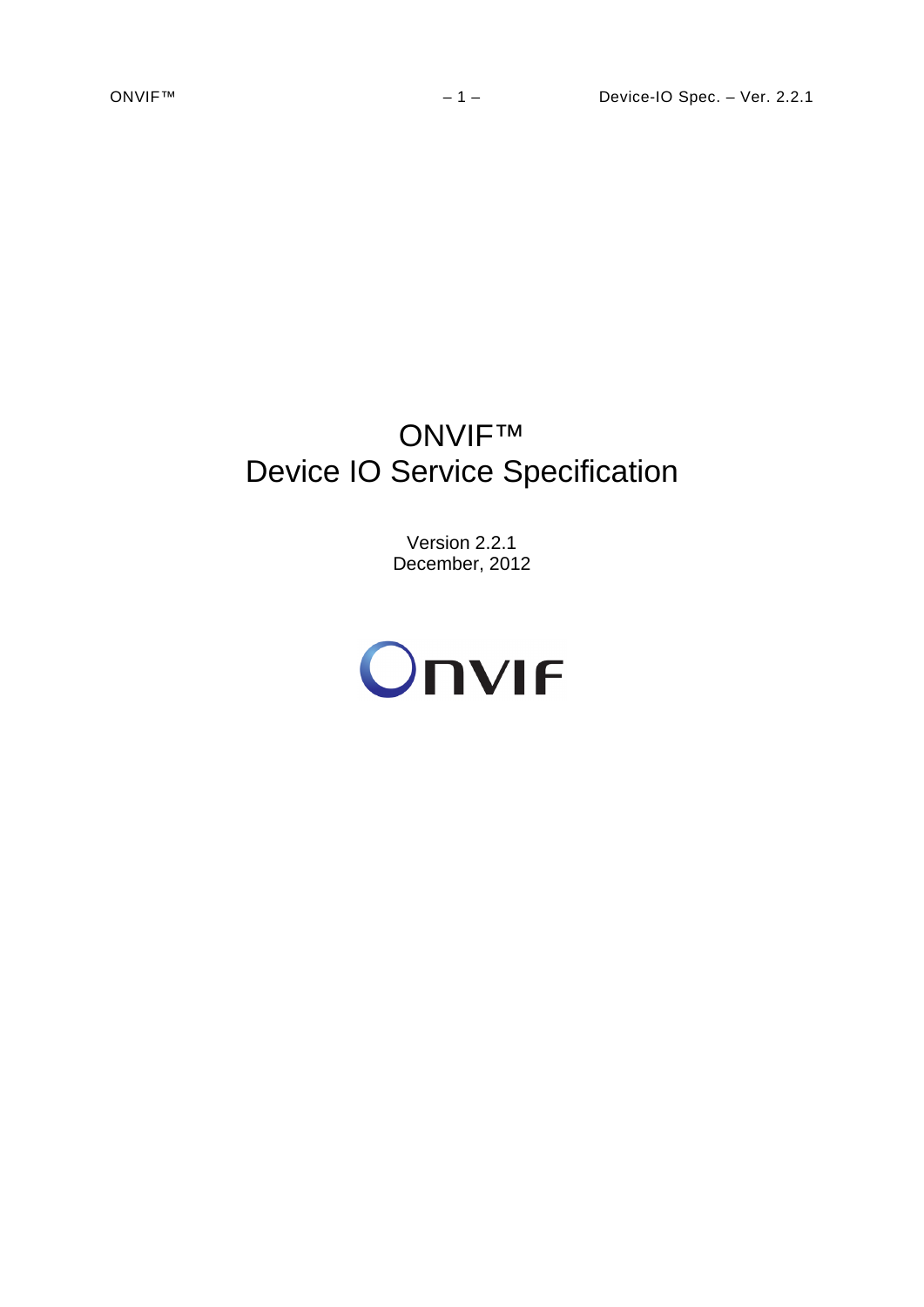2008-2012 by ONVIF: Open Network Video Interface Forum Inc.. All rights reserved.

Recipients of this document may copy, distribute, publish, or display this document so long as this copyright notice, license and disclaimer are retained with all copies of the document. No license is granted to modify this document.

THIS DOCUMENT IS PROVIDED "AS IS," AND THE CORPORATION AND ITS MEMBERS AND THEIR AFFILIATES, MAKE NO REPRESENTATIONS OR WARRANTIES, EXPRESS OR IMPLIED, INCLUDING BUT NOT LIMITED TO, WARRANTIES OF MERCHANTABILITY, FITNESS FOR A PARTICULAR PURPOSE, NON-INFRINGEMENT, OR TITLE; THAT THE CONTENTS OF THIS DOCUMENT ARE SUITABLE FOR ANY PURPOSE; OR THAT THE IMPLEMENTATION OF SUCH CONTENTS WILL NOT INFRINGE ANY PATENTS, COPYRIGHTS, TRADEMARKS OR OTHER RIGHTS.

IN NO EVENT WILL THE CORPORATION OR ITS MEMBERS OR THEIR AFFILIATES BE LIABLE FOR ANY DIRECT, INDIRECT, SPECIAL, INCIDENTAL, PUNITIVE OR CONSEQUENTIAL DAMAGES, ARISING OUT OF OR RELATING TO ANY USE OR DISTRIBUTION OF THIS DOCUMENT, WHETHER OR NOT (1) THE CORPORATION, MEMBERS OR THEIR AFFILIATES HAVE BEEN ADVISED OF THE POSSIBILITY OF SUCH DAMAGES, OR (2) SUCH DAMAGES WERE REASONABLY FORESEEABLE, AND ARISING OUT OF OR RELATING TO ANY USE OR DISTRIBUTION OF THIS DOCUMENT. THE FOREGOING DISCLAIMER AND LIMITATION ON LIABILITY DO NOT APPLY TO, INVALIDATE, OR LIMIT REPRESENTATIONS AND WARRANTIES MADE BY THE MEMBERS AND THEIR RESPECTIVE AFFILIATES TO THE CORPORATION AND OTHER MEMBERS IN CERTAIN WRITTEN POLICIES OF THE CORPORATION.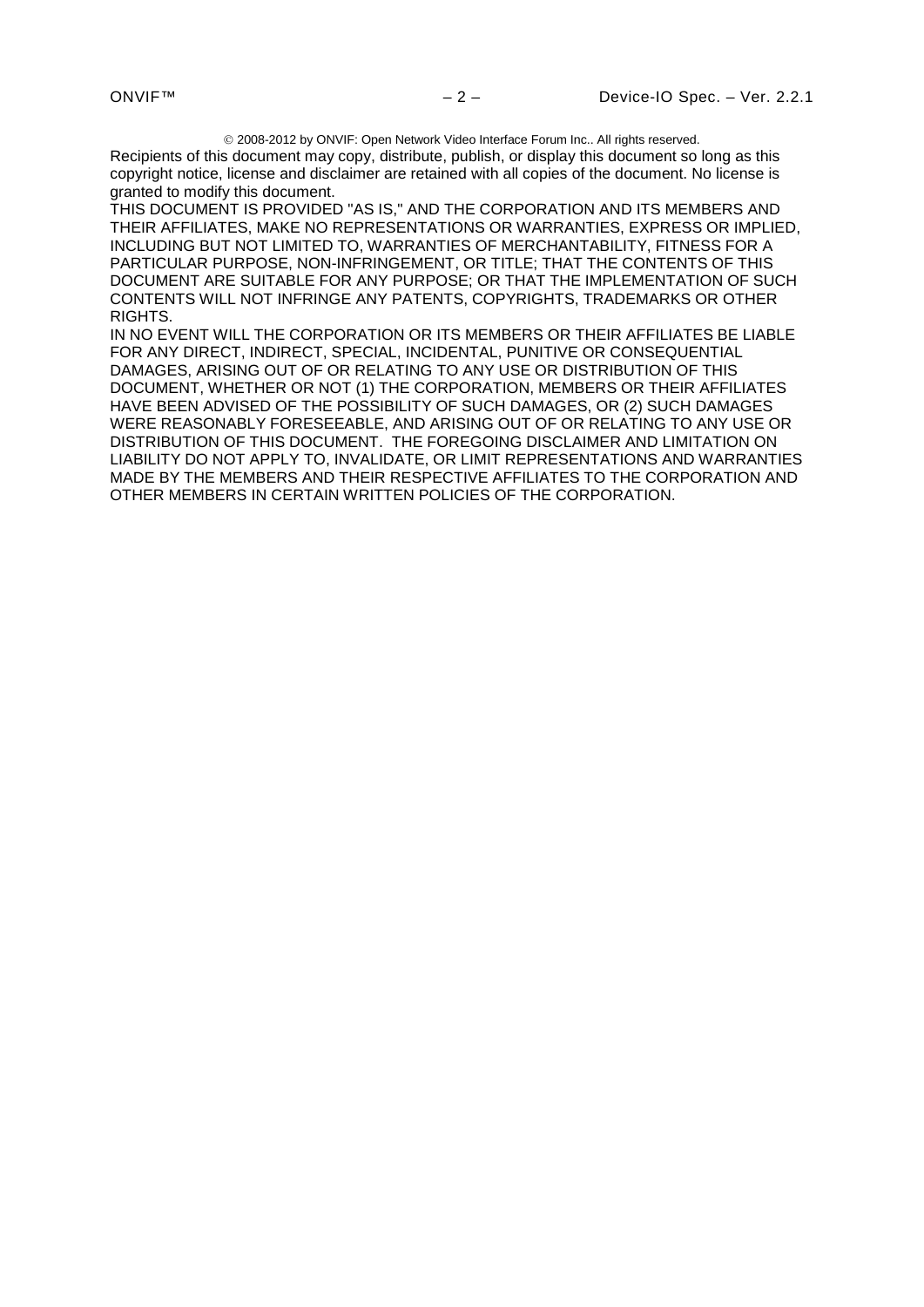# **CONTENTS**

| 1            | <b>Scope</b>                                                     |                              | 5 |
|--------------|------------------------------------------------------------------|------------------------------|---|
| $\mathbf{2}$ |                                                                  | <b>Normative references</b>  | 5 |
| 3            |                                                                  | <b>Terms and Definitions</b> | 5 |
|              | 3.1                                                              |                              |   |
|              | 3.2                                                              |                              |   |
| 4            | Overview                                                         |                              | 6 |
| 5            | <b>Service</b>                                                   |                              | 8 |
|              | 5.1<br>5.1.1                                                     |                              |   |
|              | 5.2<br>5.2.1<br>5.2.2<br>5.2.3                                   |                              |   |
|              | 5.3                                                              |                              |   |
|              | 5.3.1<br>5.4<br>5.4.1<br>5.4.2<br>5.4.3                          |                              |   |
|              | 5.5<br>5.5.1                                                     |                              |   |
|              | 5.6<br>5.6.1<br>5.6.2<br>5.6.3                                   |                              |   |
|              | 5.7<br>5.7.1                                                     |                              |   |
|              | 5.8<br>5.8.1<br>5.8.2<br>5.8.3                                   |                              |   |
|              | 5.9<br>5.9.1<br>5.9.2<br>5.9.3<br>5.9.4                          |                              |   |
|              | 5.10<br>5.10.1                                                   |                              |   |
|              | 5.11<br>5.11.1<br>5.11.2<br>5.11.3<br>5.11.4<br>5.11.5<br>5.11.6 |                              |   |
|              | 5.12                                                             |                              |   |
|              | 5.13<br>5.13.1                                                   |                              |   |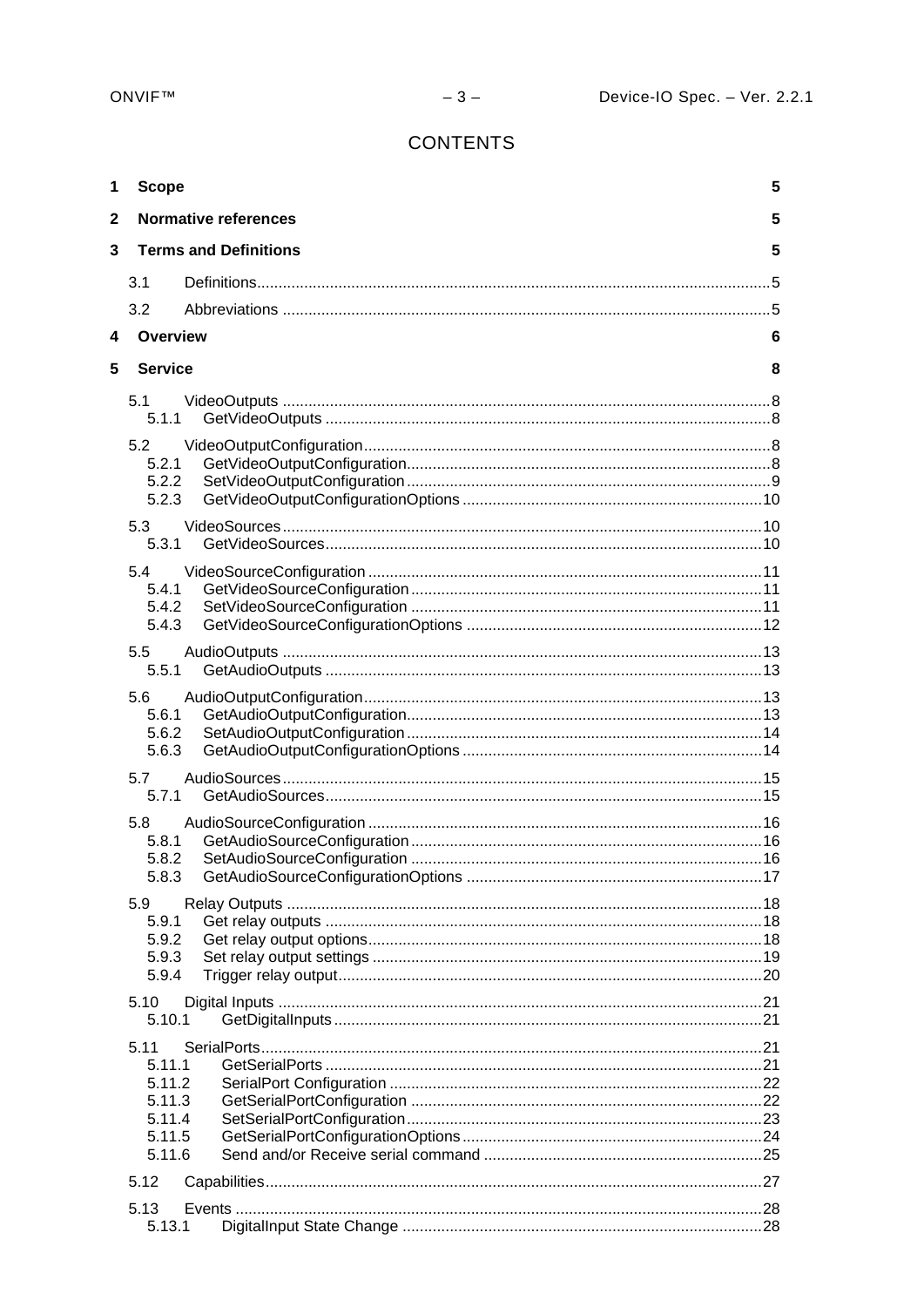| <b>Annex A. Revision History</b> | 31 |
|----------------------------------|----|
|                                  |    |
|                                  |    |
|                                  |    |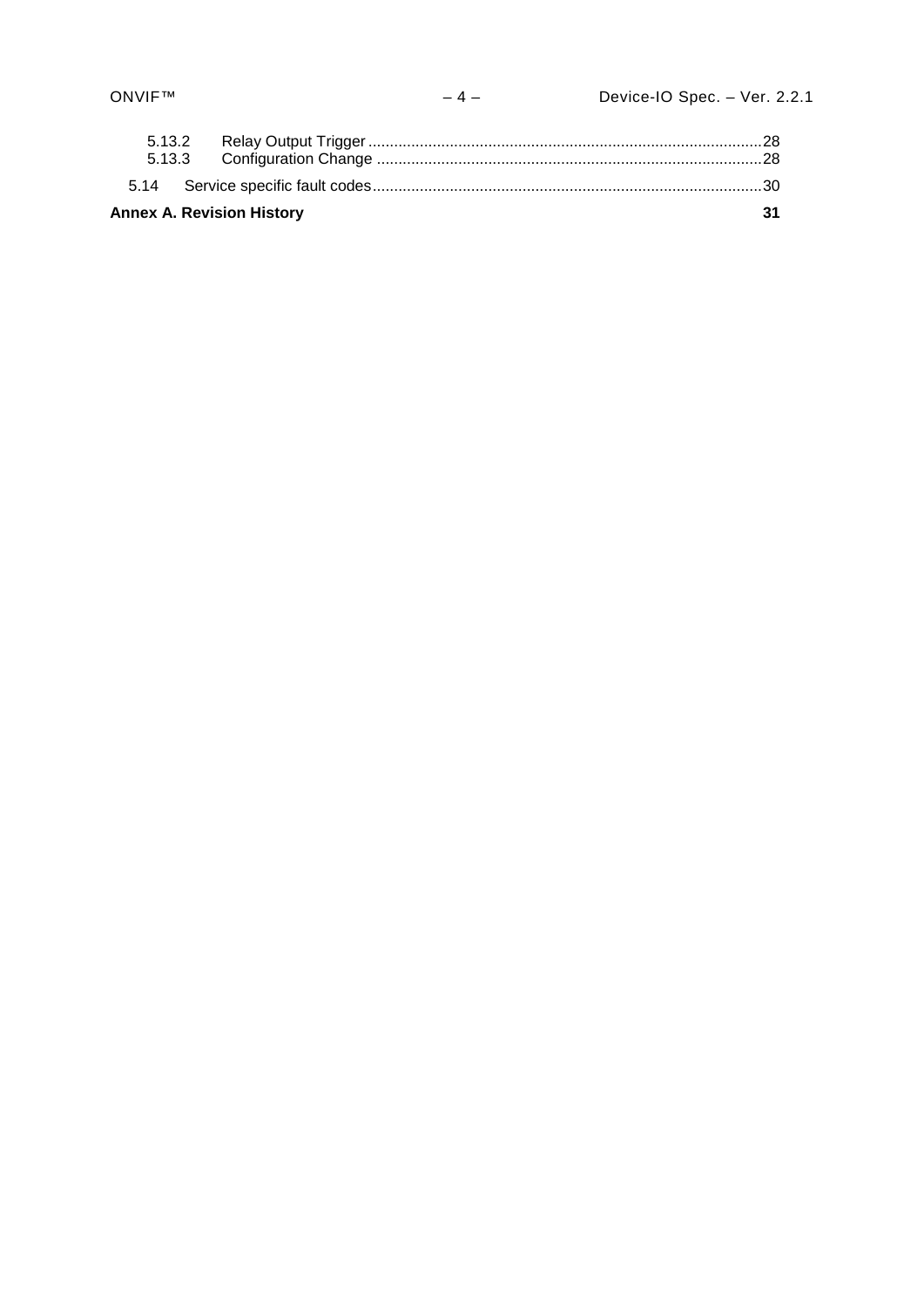## <span id="page-4-0"></span>**1 Scope**

This document defines the web service interface for all physical inputs and outputs. For most inputs and outputs this is a pure get interface while for e.g. relays also configuration and control is include.

Web service usage is outside of the scope of this document. Please refer to the ONVIF core specification.

#### <span id="page-4-1"></span>**2 Normative references**

ONVIF Core Specification [<http://www.onvif.org/specs/core/ONVIF-Core-Specification-v220.pdf>](http://www.onvif.org/specs/core/ONVIF-Core-Specification-v211.pdf) ONVIF Media Service Specification [<http://www.onvif.org/specs/srv/media/ONVIF-Media-Service-Spec-v220.pdf>](http://www.onvif.org/specs/srv/media/ONVIF-Media-Service-Spec-v211.pdf)

## <span id="page-4-2"></span>**3 Terms and Definitions**

#### <span id="page-4-3"></span>**3.1 Definitions**

**Input/Output (I/O)** Currently relay ports and Video/Audio Inputs/Outputs are handled.

## <span id="page-4-4"></span>**3.2 Abbreviations**

ONVIF Open Network Video Interface Forum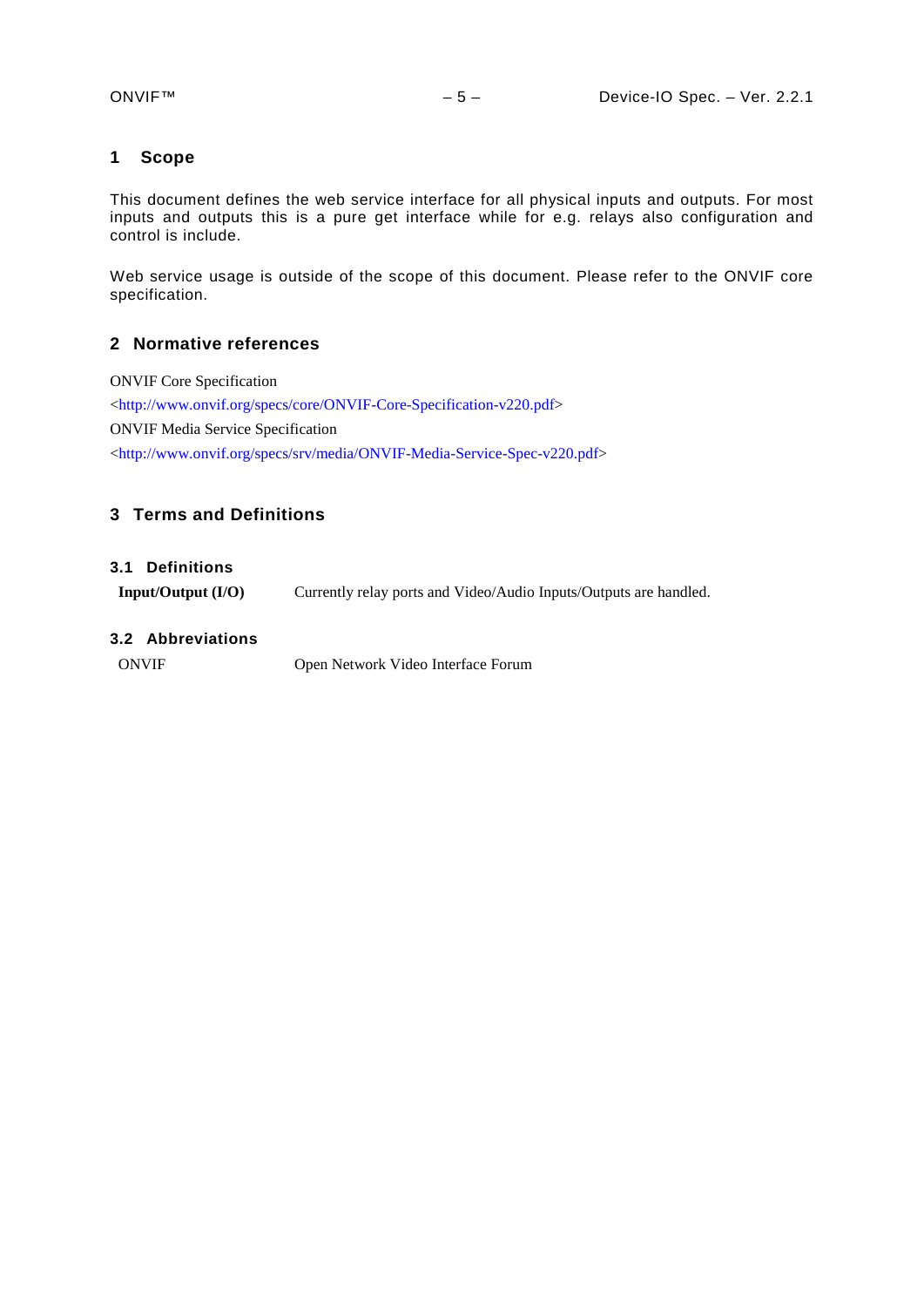#### <span id="page-5-0"></span>**4 Overview**

The DevideIO service offers commands to retrieve and configure the settings of physical inputs and outputs of a device.

The DeviceIO service supports the configuration of the following device interfaces:

- VideoOutputs
- VideoSources
- AudioOutputs
- AudioSources
- RelayOutputs
- **DigitalInputs**
- Send and/or Receive serial data communication

The following commands list existing interfaces:

- GetVideoOutputs Gets all existing video outputs of the device.
- GetVideoSources Gets all existing video sources of the device.
- GetAudioOutputs Gets all existing audio outputs of the device.
- GetAudioSources Gets all existing audio sources of the device
- GetRelayOutputs– Gets all existing relay outputs of the device
- GetDigitalInputs Gets all existing digital inputs of the device
- GetSerialPorts Gets a list of all available serial ports and their settings.

For VideoOutputs, VideoSources, AudioOutputs and AudioSources the following commands are supported:

- *Set<device name>Configuration* Modifies the configuration of a specific interface.
- *Get< device name >Configuration* Gets the configuration of a specific interface.
- *Get< device name >ConfigurationOptions* Gets the supported property values for a specific interface.

RelayOutputs supports following commands:

- SetRelayOutputSettings Modifies the configuration of a relay output
- SetRelayOutputState Sets the logical state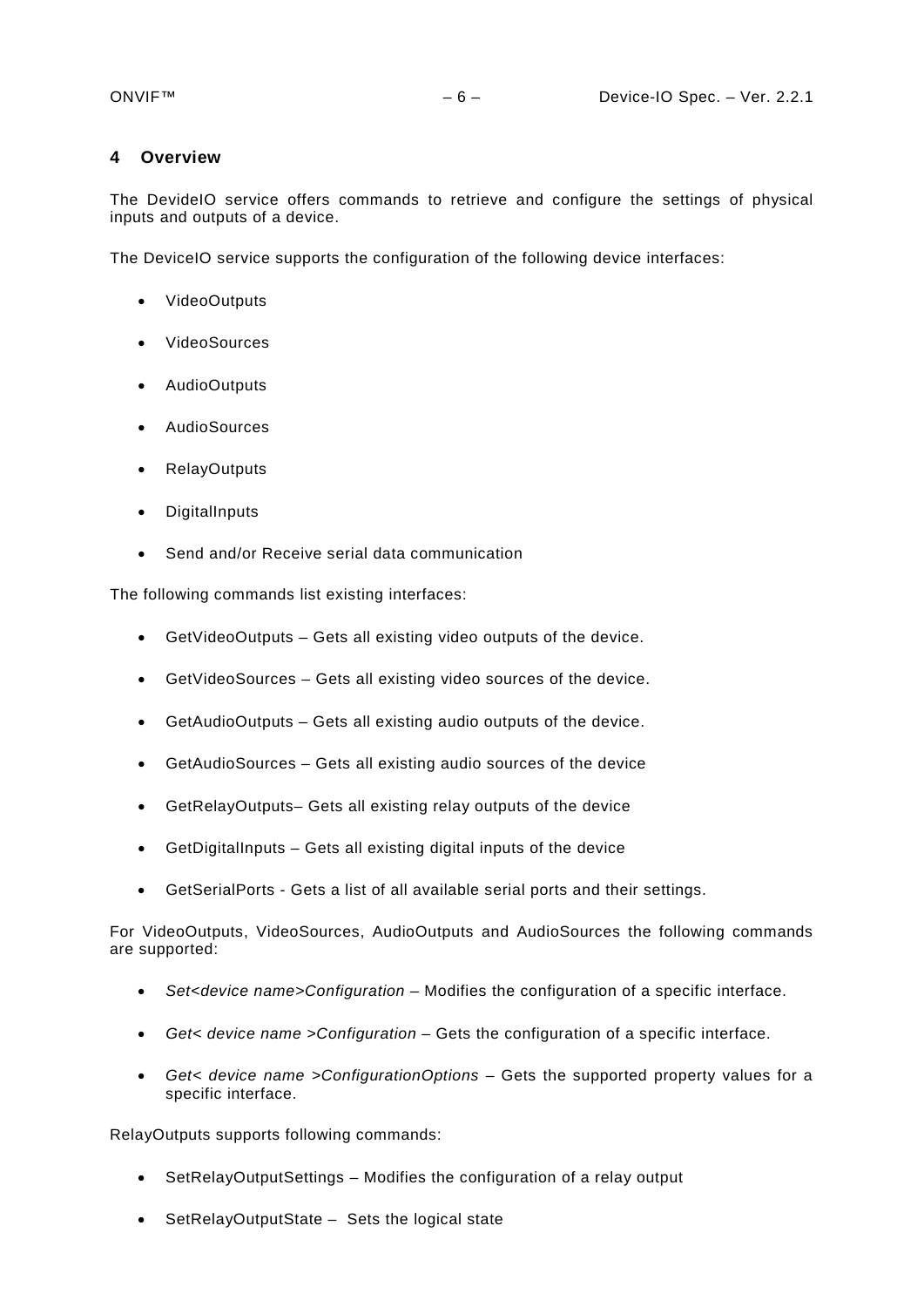SerialPorts additionally support the following command:

• Send and/or Receive serial command - Transmit/receive generic controlling data to/from a serial device

WSDL for the DeviceIO service is specified in [http://www.onvif.org/ver10/deviceio.wsdl.](http://www.onvif.org/ver10/deviceio.wsdl)

**Table 1: Referenced namespaces (with prefix)**

| <b>Prefix</b> | <b>Namespace URI</b>                     |  |
|---------------|------------------------------------------|--|
| env           | http://www.w3.org/2003/05/soap-envelope  |  |
| ter           | http://www.onvif.org/ver10/error         |  |
| <b>XS</b>     | http://www.w3.org/2001/XMLSchema         |  |
| tt            | http://www.onvif.org/ver10/schema        |  |
| tmd           | http://www.onvif.org/ver10/deviceIO/wsdl |  |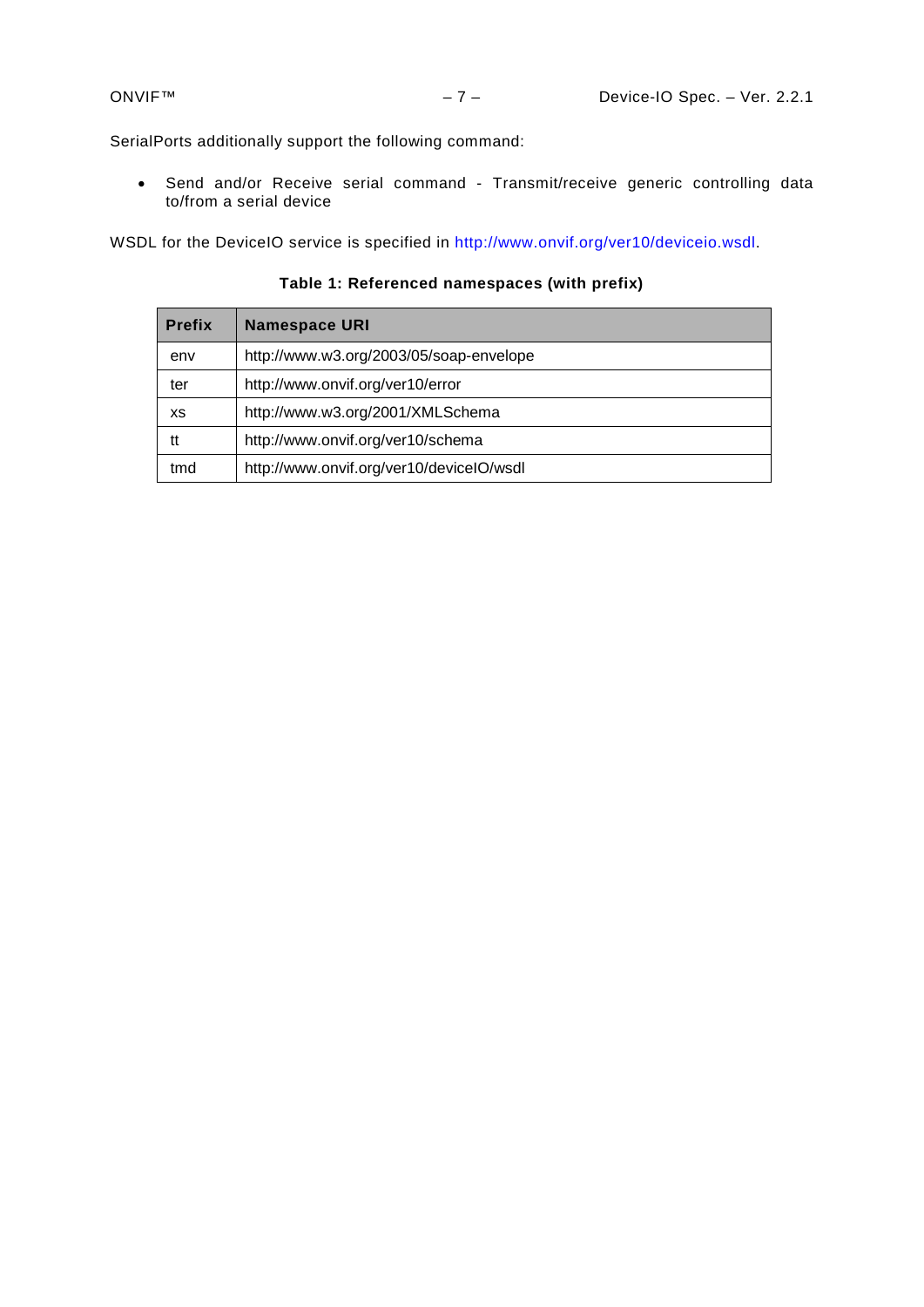## <span id="page-7-0"></span>**5 Service**

This service offers commands to retrieve and configure the physical Inputs and Outputs of a device.

Commands to request the available video and audio in- and outputs are defined as well as commands to request the available relays. This service also offers functions to request and change the configuration of these entities.

A device that has physical sources and outputs SHALL support this service as described in [DeviceIOService.wsdl].

Some functionality of this service overlaps with functionality that is defined in the Media Service. If a device (e.g. a NVT) needs to implement both services it should use the commands that are defined in this service to configure its audio in- and outputs or its video sources.

## <span id="page-7-1"></span>**5.1 VideoOutputs**

The VideoOutput type represents the physical Video Outputs of a device that can be connected to a monitor to display the video signal. The structure contains the Layout Settings that can be configured using the Display Service.

## <span id="page-7-2"></span>**5.1.1 GetVideoOutputs**

This command lists all available video outputs of a device. A device that has one or more physical video outputs shall support listing of available video outputs through the GetVideoOutputs command.

| <b>GetVideoOutputs</b>   |                                                                                                                                                                                                  | Access Class: READ MEDIA |
|--------------------------|--------------------------------------------------------------------------------------------------------------------------------------------------------------------------------------------------|--------------------------|
| Message name             | <b>Description</b>                                                                                                                                                                               |                          |
| GetVideoOutputsRequest   | This is an empty message.                                                                                                                                                                        |                          |
| GetVideoOutputsResponse  | Contains a list of structures describing all available video outputs of the<br>device. If a device has no VideoOutputs an empty list is returned.<br>tt: VideoOutput VideoOutputs [0][unbounded] |                          |
| <b>Fault codes</b>       | <b>Description</b>                                                                                                                                                                               |                          |
| No specific fault codes. |                                                                                                                                                                                                  |                          |

## <span id="page-7-3"></span>**5.2 VideoOutputConfiguration**

## <span id="page-7-4"></span>**5.2.1 GetVideoOutputConfiguration**

This operation requests the configuration of a Video Output. A device that has one or more Video Outputs shall support the retrieval of the VideoOutputConfiguration through this command.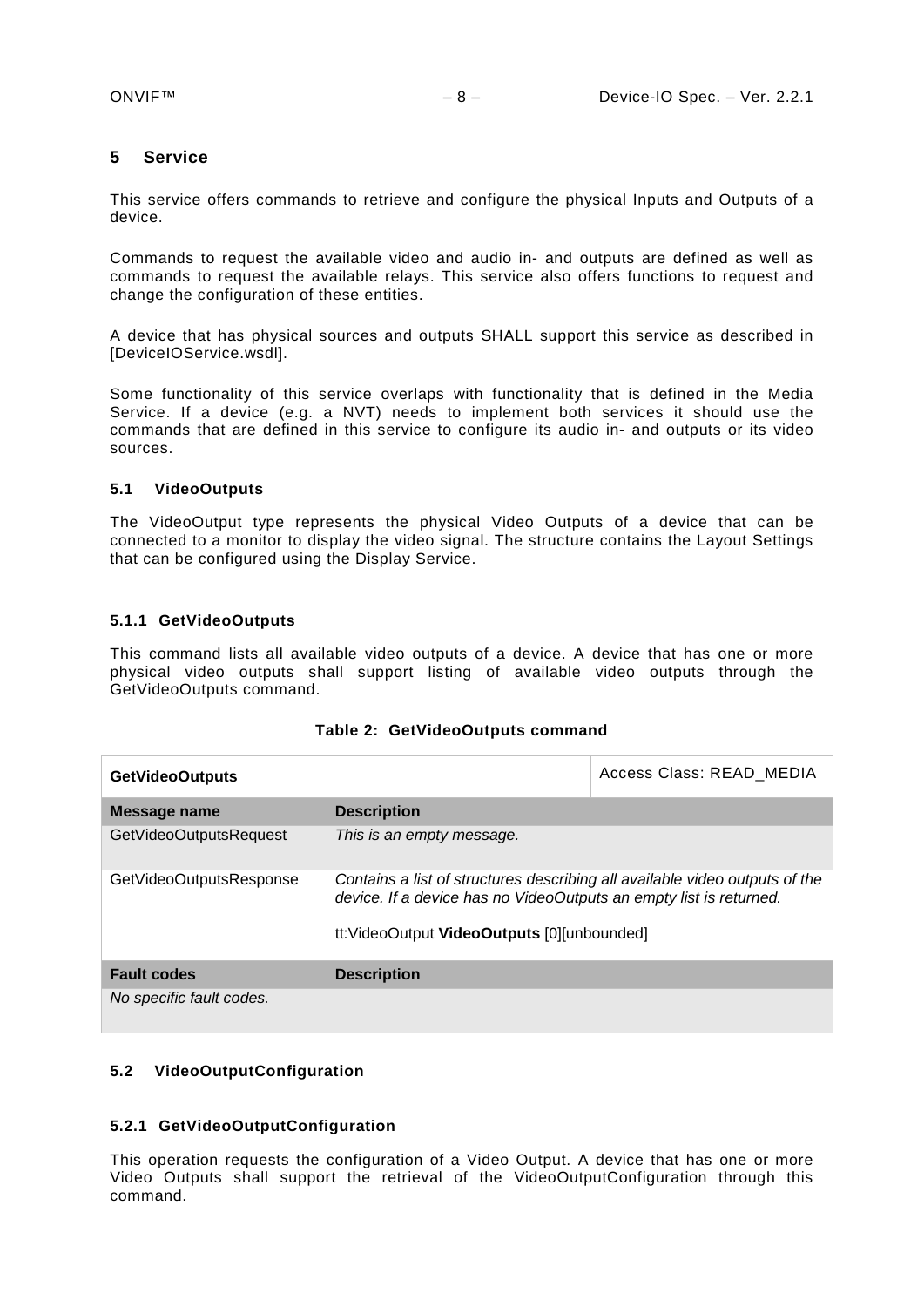| GetVideoOutputConfiguration                          |                                                                                                                                                             | Access Class: READ MEDIA |
|------------------------------------------------------|-------------------------------------------------------------------------------------------------------------------------------------------------------------|--------------------------|
| Message name                                         | <b>Description</b>                                                                                                                                          |                          |
| GetVideoOutputConfigurationRequest                   | This message contains the token of the VideoOutput.<br>tt:ReferenceToken VideoOutputToken [1][1]                                                            |                          |
| GetVideoOutputConfigurationResponse                  | This message contains the requested<br>VideoOutputConfiguration with the matching token.<br>tt: VideoOutputConfiguration VideoOutputConfiguration<br>[1][1] |                          |
| <b>Fault codes</b>                                   | <b>Description</b>                                                                                                                                          |                          |
| env:Sender<br>ter:InvalidArgVal<br>ter:NoVideoOutput | The requested VideoOutput indicated with<br>VideoOutputToken does not exist.                                                                                |                          |

# **Table 3: GetVideoOutputConfiguration command**

## <span id="page-8-0"></span>**5.2.2 SetVideoOutputConfiguration**

This operation modifies a video output configuration. A device that has one or more video outputs shall support the setting of its video output configuration through this command.

|  | Table 4: SetVideoOutputConfiguration command |  |
|--|----------------------------------------------|--|
|--|----------------------------------------------|--|

| <b>SetVideoOutputConfiguration</b>                   | Access Class: ACTUATE                                                                                                                                                                                                                                                                                                                                                                                                |  |
|------------------------------------------------------|----------------------------------------------------------------------------------------------------------------------------------------------------------------------------------------------------------------------------------------------------------------------------------------------------------------------------------------------------------------------------------------------------------------------|--|
| Message name                                         | <b>Description</b>                                                                                                                                                                                                                                                                                                                                                                                                   |  |
| SetVideoOutputConfiguration-<br>Request              | The <b>Configuration</b> element contains the modified VideoOutput<br>configuration.<br>The <b>ForcePersistence</b> element determines if the configuration<br>changes shall be stored and remain after reboot. If true, changes<br>shall be persistent. If false, changes MAY revert to previous values<br>after reboot.<br>tt: VideoOutputConfiguration Configuration [1][1]<br>xs:boolean ForcePersistence [1][1] |  |
| SetVideoOutputConfiguration-<br>Response             | This message is empty.                                                                                                                                                                                                                                                                                                                                                                                               |  |
| <b>Fault codes</b>                                   | <b>Description</b>                                                                                                                                                                                                                                                                                                                                                                                                   |  |
| env:Sender<br>ter:InvalidArgVal<br>ter:NoVideoOutput | The requested Video Output does not exist                                                                                                                                                                                                                                                                                                                                                                            |  |
| env:Sender<br>ter:InvalidArgVal<br>ter:ConfigModify  | The configuration parameters are not possible to set.                                                                                                                                                                                                                                                                                                                                                                |  |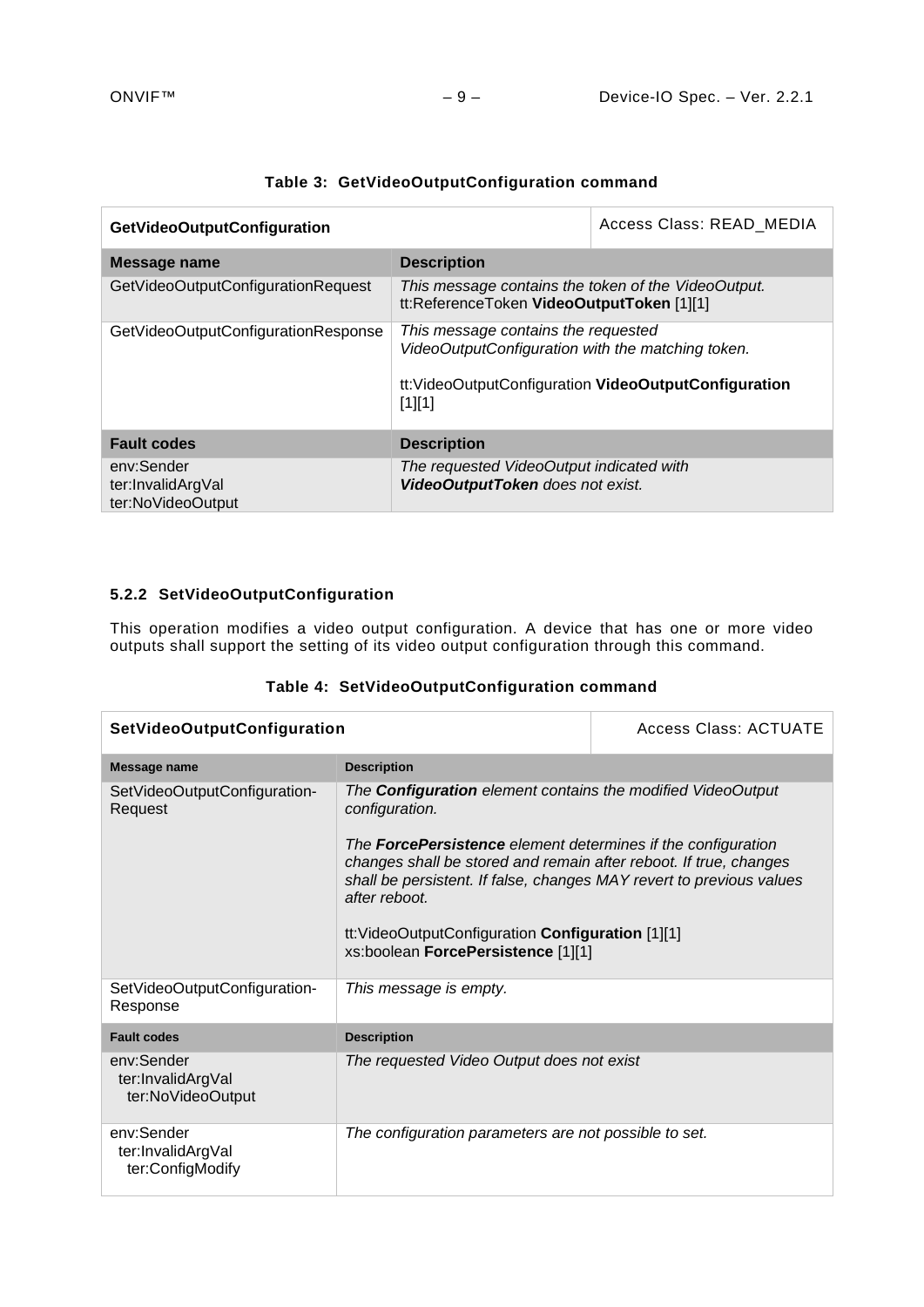#### <span id="page-9-0"></span>**5.2.3 GetVideoOutputConfigurationOptions**

This operation requests the VideoOutputConfigurationOptions of a VideoOutput. A device that has one or more video outputs shall support the retrieval of VideoOutputConfigurationOptions through this command.

## **Table 5: GetVideoOutputConfigurationOptions command**

| <b>GetVideoOutputConfigurationOptions</b>                                                         | Access Class: READ MEDIA                                                                                                                                                            |  |
|---------------------------------------------------------------------------------------------------|-------------------------------------------------------------------------------------------------------------------------------------------------------------------------------------|--|
| Message name                                                                                      | <b>Description</b>                                                                                                                                                                  |  |
| GetVideoOutputConfiguration-<br><b>OptionsRequest</b>                                             | The <b>VideoOutputToken</b> element specifies the VideoOutput whose<br>options are requested. The VideoOutput shall exist in the device<br>tt:ReferenceToken VideoOutputToken[1][1] |  |
| GetVideoOutputConfiguration-<br>OptionsResponse                                                   | The response contains the VideoOutputOptions of the device.<br>tt: VideoOutputConfigurationOptions VideoOutputOptions[1][1]                                                         |  |
| <b>Fault codes</b>                                                                                | <b>Description</b>                                                                                                                                                                  |  |
| env:Sender<br>The requested Video Output does not exist<br>ter:InvalidArgVal<br>ter:NoVideoOutput |                                                                                                                                                                                     |  |

#### <span id="page-9-1"></span>**5.3 VideoSources**

A VideoSource represents physical video input. The structure contains the pixel resolution of the video, framerate and imaging settings. The imaging settings can be manipulated through the ImagingService if supported and contains parameters for focus, exposure and brightness, for example.

#### <span id="page-9-2"></span>**5.3.1 GetVideoSources**

This operation lists all available video sources for the device. The device that has one or more video inputs shall support the listing of available video sources through the GetVideoSources command.

| <b>GetVideoSources</b>  |                                                                                                                                                                                               | Access Class: READ MEDIA |
|-------------------------|-----------------------------------------------------------------------------------------------------------------------------------------------------------------------------------------------|--------------------------|
| Message name            | <b>Description</b>                                                                                                                                                                            |                          |
| GetVideoSourcesRequest  | This is an empty message.                                                                                                                                                                     |                          |
| GetVideoSourcesResponse | Contains a list of structures describing all available video sources of<br>the device. If a device has no Video Source an empty list is returned<br>tt:VideoSource VideoSource [0][unbounded] |                          |

## **Table 6: GetVideoSources command**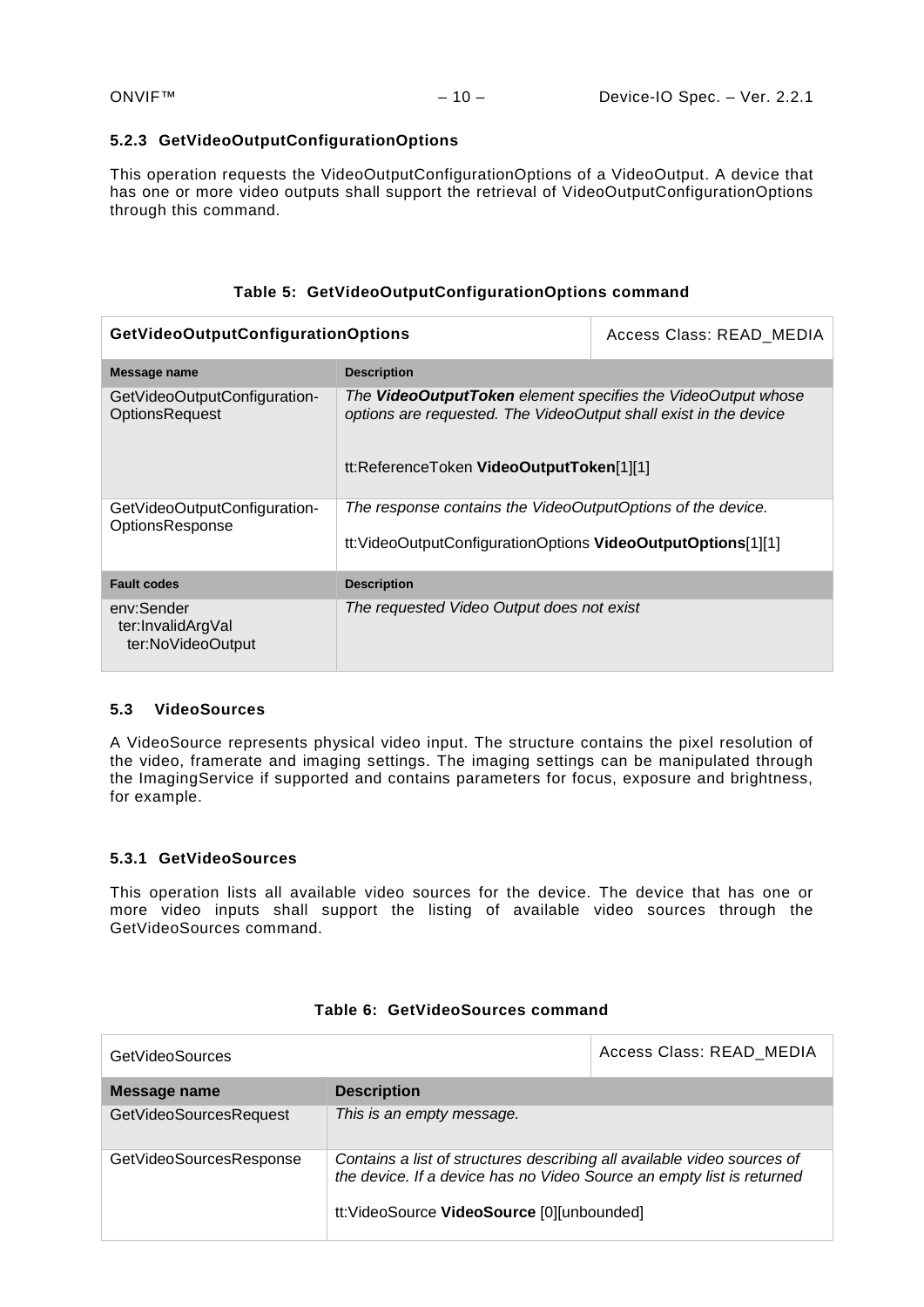| <b>Fault codes</b>       | <b>Description</b> |
|--------------------------|--------------------|
| No specific fault codes. |                    |

#### <span id="page-10-0"></span>**5.4 VideoSourceConfiguration**

A VideoSourceConfiguration contains a reference to a VideoSource and a Bounds structure containing either the whole VideoSource pixel area or a sub-portion of it. The Bounds and VideoSource define the image that is streamed to a client.

#### <span id="page-10-1"></span>**5.4.1 GetVideoSourceConfiguration**

This operation lists the video source configurations of a VideoSource. A device with one or more video sources shall support the GetVideoSourceConfigurations command.

| <b>GetVideoSourceConfiguration</b>                   |                                                                                                                                                               | Access Class: READ MEDIA |
|------------------------------------------------------|---------------------------------------------------------------------------------------------------------------------------------------------------------------|--------------------------|
| Message name                                         | <b>Description</b>                                                                                                                                            |                          |
| GetVideoSourceConfigurationRequest                   | This message contains the token of the video input.<br>tt:ReferenceToken VideoSourceToken [1][1]                                                              |                          |
| GetVideoSourceConfigurationResponse                  | This message contains the requested<br>VideoSourceConfiguration with the matching token.<br>tt: VideoSourceConfiguration VideoSourceConfiguration<br>$[1][1]$ |                          |
| <b>Fault codes</b>                                   | <b>Description</b>                                                                                                                                            |                          |
| env:Sender<br>ter:InvalidArgVal<br>ter:NoVideoSource | The requested VideoSource indicated with<br><b>VideoSourceToken</b> does not exist.                                                                           |                          |

## **Table 7: GetVideoSourceConfiguration command**

#### <span id="page-10-2"></span>**5.4.2 SetVideoSourceConfiguration**

This operation modifies a video input configuration. A device that has one or more video sources shall support the setting of the VideoSourceConfiguration through this command.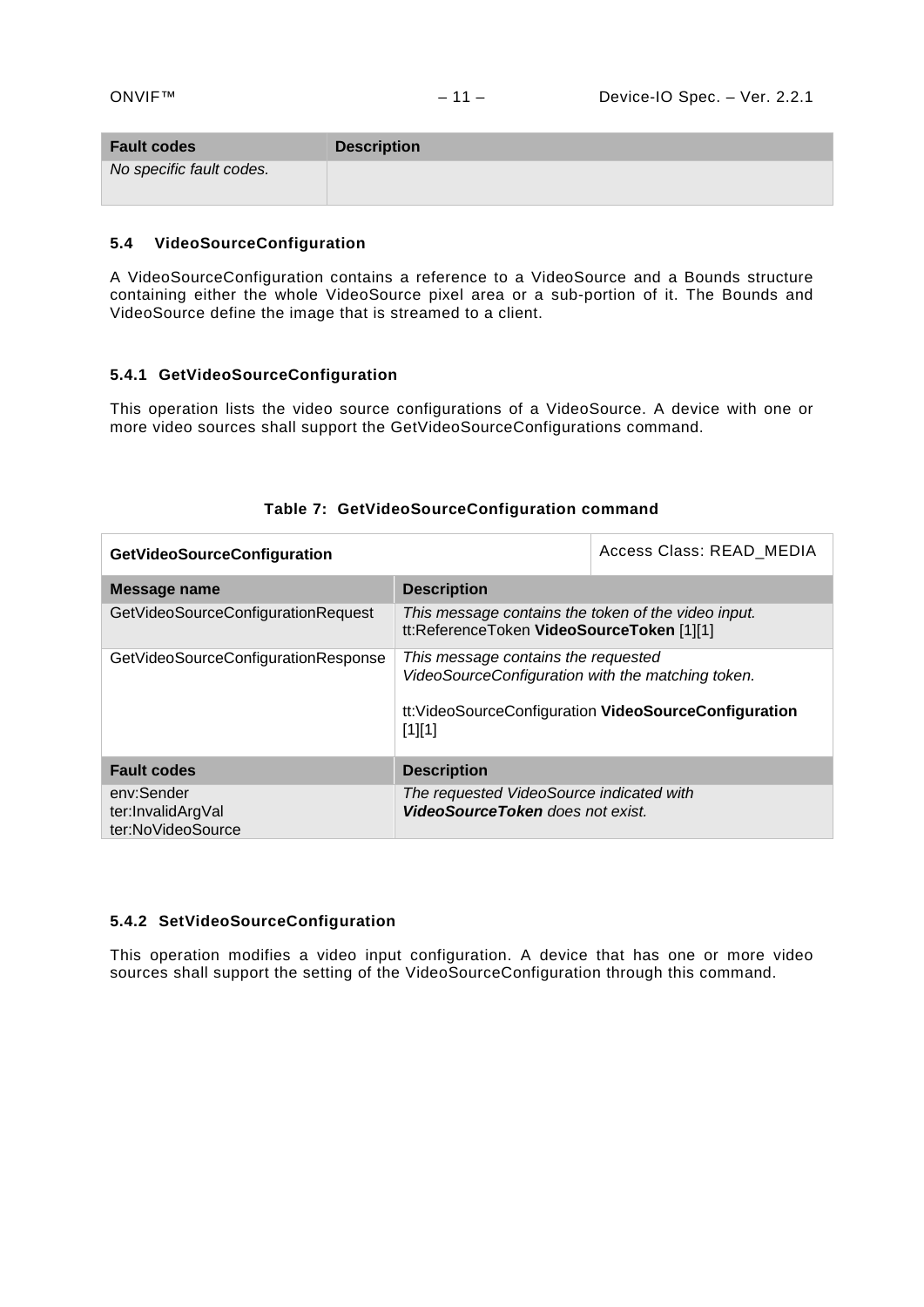| SetVideoSourceConfiguration                          |                                                                                                                                                                                                                                                                                                                                                                                                                                                                                                                                                                                  | Access Class: ACTUATE |
|------------------------------------------------------|----------------------------------------------------------------------------------------------------------------------------------------------------------------------------------------------------------------------------------------------------------------------------------------------------------------------------------------------------------------------------------------------------------------------------------------------------------------------------------------------------------------------------------------------------------------------------------|-----------------------|
| Message name                                         | <b>Description</b>                                                                                                                                                                                                                                                                                                                                                                                                                                                                                                                                                               |                       |
| SetVideoSourceConfiguration-<br>Request              | The <b>Configuration</b> element contains the modified VideoSource<br>configuration. The Configuration contains an element that specifies<br>the VideoSource whose configuration is to be modified. The<br>VideoSource shall exist in the device<br>The <b>ForcePersistence</b> element determines if the configuration<br>changes shall be stored and remain after reboot. If true, changes<br>shall be persistent. If false, changes MAY revert to previous values<br>after reboot.<br>tt: VideoSourceConfiguration Configuration [1][1]<br>xs:boolean ForcePersistence [1][1] |                       |
| SetVideoSourceConfiguration-<br>Response             | This message is empty.                                                                                                                                                                                                                                                                                                                                                                                                                                                                                                                                                           |                       |
| <b>Fault codes</b>                                   | <b>Description</b>                                                                                                                                                                                                                                                                                                                                                                                                                                                                                                                                                               |                       |
| env:Sender<br>ter:InvalidArgVal<br>ter:NoVideoSource | The requested VideoSource does not exist                                                                                                                                                                                                                                                                                                                                                                                                                                                                                                                                         |                       |
| env:Sender<br>ter:InvalidArgVal<br>ter:ConfigModify  | The configuration parameters are not possible to set.                                                                                                                                                                                                                                                                                                                                                                                                                                                                                                                            |                       |

## **Table 8: SetVideoSourceConfiguration command**

## <span id="page-11-0"></span>**5.4.3 GetVideoSourceConfigurationOptions**

This operation requests the VideoSourceConfigurationOptions of a VideoSource. A device with one or more video sources shall support this command.

| <b>GetVideoSourceConfiguartionOptions</b>             |                                                                                                                                                                                                                                                           | Access Class: READ MEDIA |
|-------------------------------------------------------|-----------------------------------------------------------------------------------------------------------------------------------------------------------------------------------------------------------------------------------------------------------|--------------------------|
| Message name                                          | <b>Description</b>                                                                                                                                                                                                                                        |                          |
| GetVideoSourceConfiguration-<br><b>OptionsRequest</b> | The <b>VideoSourceToken</b> element specifies the Video Input whose<br>options are requested. The Video Input shall exist in the device<br>tt:ReferenceToken VideoSourceToken[1][1]                                                                       |                          |
| GetVideoSourceConfiguartion-<br>OptionsResponse       | The VideoSourceOptions return the valid Bounds as well as a<br>element that delivers the VideoSourceToken available. This field shall<br>be set to the Source whose options are requested.<br>tt:VideoSourceConfigurationOptions VideoSourceOptions[1][1] |                          |
| <b>Fault codes</b>                                    | <b>Description</b>                                                                                                                                                                                                                                        |                          |
| env:Sender<br>ter:InvalidArgVal<br>ter:NoVideoSource  | The requested Video Input does not exist                                                                                                                                                                                                                  |                          |

**Table 9: GetVideoSourceConfiguartionOptions command**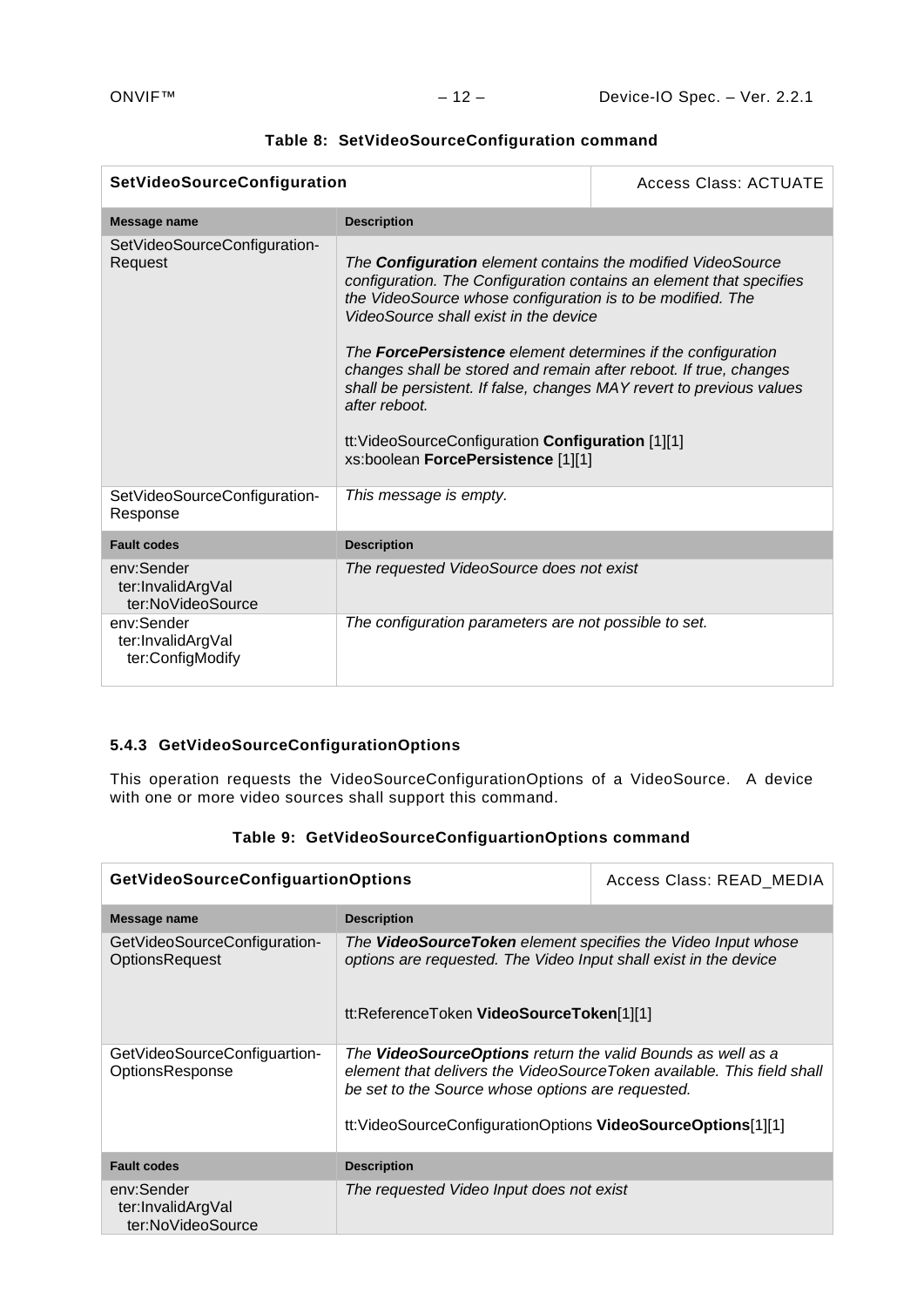#### <span id="page-12-0"></span>**5.5 AudioOutputs**

The Audio Output represents the physical audio outputs that can be connected to a loudspeaker.

#### <span id="page-12-1"></span>**5.5.1 GetAudioOutputs**

This command lists all available audio outputs of a device. A device that has one ore more physical audio outputs shall support listing of available audio outputs through the GetAudioOutputs command.

| <b>GetAudioOutputs</b>                 |                                                                                                                                                                                                 | Access Class: READ MEDIA |
|----------------------------------------|-------------------------------------------------------------------------------------------------------------------------------------------------------------------------------------------------|--------------------------|
| Message name                           | <b>Description</b>                                                                                                                                                                              |                          |
| GetAudioOutputsRequest                 | This is an empty message.                                                                                                                                                                       |                          |
| GetAudioOutputsResponse                | Contains a list of structures describing all available audio outputs of the<br>device. If a device has no AudioOutputs an empty list is returned.<br>tt:AudioOutput AudioOutputs [0][unbounded] |                          |
| <b>Fault codes</b>                     | <b>Description</b>                                                                                                                                                                              |                          |
| env:Receiver<br>ter:ActionNotSupported | Audio or Audio Outputs are not supported by the Device                                                                                                                                          |                          |

#### **Table 10: GetAudioOutputs command**

#### <span id="page-12-2"></span>**5.6 AudioOutputConfiguration**

*ter:AudioOutputNotSupported*

An AudioOutputConfiguration contains a reference to an existing AudioOutput. The AudioOutput configuration contains a parameter to control the output level.

#### <span id="page-12-3"></span>**5.6.1 GetAudioOutputConfiguration**

This operation requests the AudioOutputConfiguration of an AudioOutput. A device that has one or more AudioOutputs shall support the retrieval of the AudioOutputConfiguration through this command.

| <b>GetAudioOutputConfiguration</b> |                                                                                                  | Access Class: READ MEDIA |
|------------------------------------|--------------------------------------------------------------------------------------------------|--------------------------|
| Message name                       | <b>Description</b>                                                                               |                          |
| GetAudioOutputConfigurationRequest | This message contains the token of the AudioOutput.<br>tt:ReferenceToken AudioOutputToken [1][1] |                          |

#### **Table 11: GetAudioOutputConfiguration command**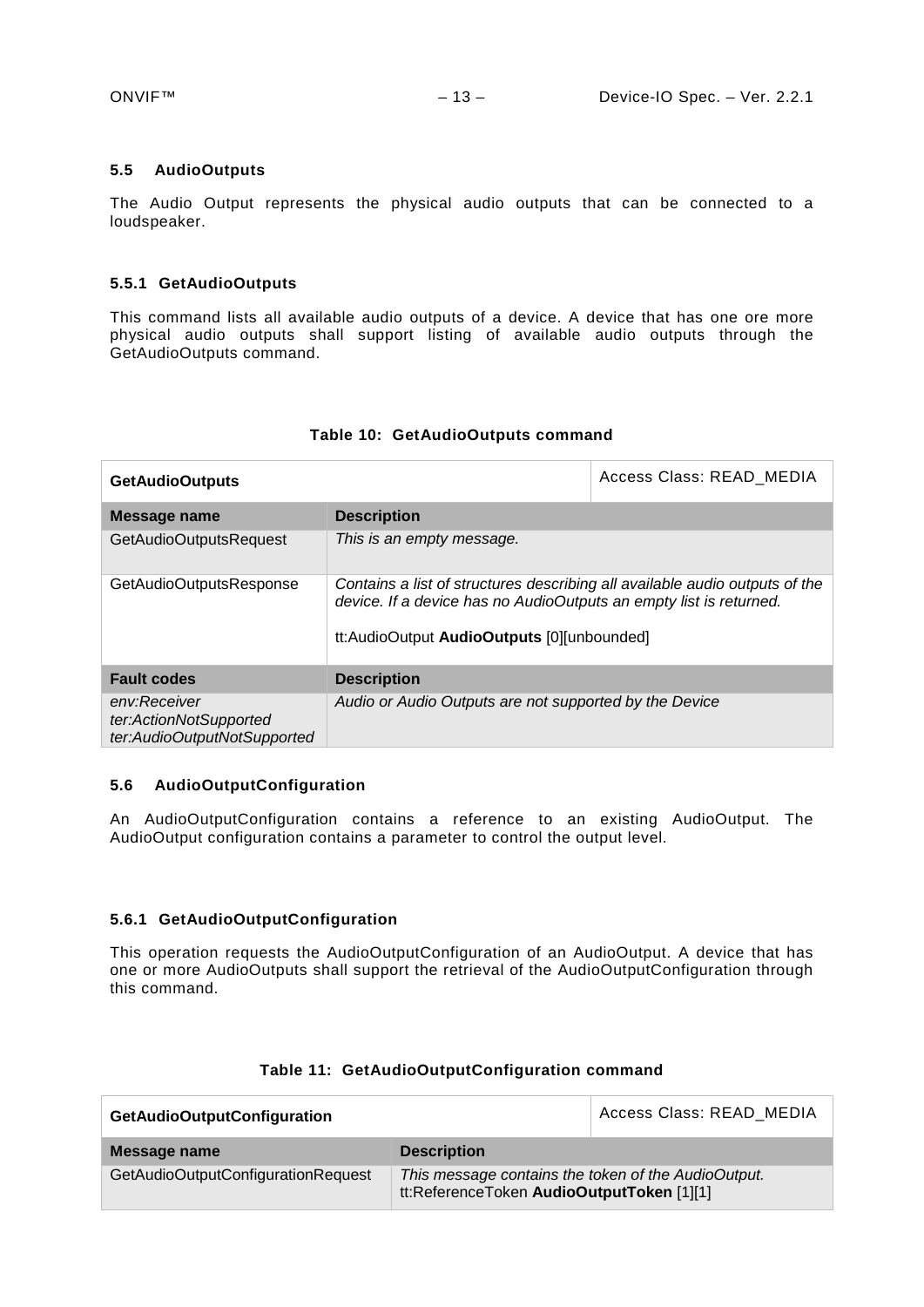| GetAudioOutputConfigurationResponse | This message contains the requested<br>AudioOutputConfiguration with the matching token.<br>tt:AudioOutputConfiguration AudioOutputConfiguration<br>$[1][1]$ |
|-------------------------------------|--------------------------------------------------------------------------------------------------------------------------------------------------------------|
| <b>Fault codes</b>                  | <b>Description</b>                                                                                                                                           |
| env:Sender<br>ter:InvalidArgVal     | The requested AudioOutput indicated with<br>AudioOutputToken does not exist.                                                                                 |

## <span id="page-13-0"></span>**5.6.2 SetAudioOutputConfiguration**

This operation modifies an audio output configuration. A device that has one ore more audio outputs shall support the setting of the AudioOutputConfiguration through this command.

| <b>SetAudioOutputConfiguration</b>                   |                                                                                                                                                                                                                                                                                                                                                                                                                                                                                                                                                                             | <b>Access Class: ACTUATE</b> |
|------------------------------------------------------|-----------------------------------------------------------------------------------------------------------------------------------------------------------------------------------------------------------------------------------------------------------------------------------------------------------------------------------------------------------------------------------------------------------------------------------------------------------------------------------------------------------------------------------------------------------------------------|------------------------------|
| Message name                                         | <b>Description</b>                                                                                                                                                                                                                                                                                                                                                                                                                                                                                                                                                          |                              |
| SetAudioOutputConfiguration-<br>Request              | The Configuration element contains the modified AudioOutput<br>configuration. The Configuration contains an element that specifies<br>the Audio Output whose configuration is to be modified. The Audio<br>Output shall exist in the device.<br>The <b>ForcePersistence</b> element determines if the configuration<br>changes shall be stored and remain after reboot. If true, changes<br>shall be persistent. If false, changes MAY revert to previous values<br>after reboot.<br>tt:AudioOutputConfiguration Configuration [1][1]<br>xs:boolean ForcePersistence [1][1] |                              |
| SetAudioOutputConfiguration-<br>Response             | This message is empty.                                                                                                                                                                                                                                                                                                                                                                                                                                                                                                                                                      |                              |
| <b>Fault codes</b>                                   | <b>Description</b>                                                                                                                                                                                                                                                                                                                                                                                                                                                                                                                                                          |                              |
| env:Sender<br>ter:InvalidArgVal<br>ter:NoAudioOutput | The requested Audio Output does not exist                                                                                                                                                                                                                                                                                                                                                                                                                                                                                                                                   |                              |
| env:Sender<br>ter:InvalidArgVal<br>ter:ConfigModify  | The configuration parameters are not possible to set.                                                                                                                                                                                                                                                                                                                                                                                                                                                                                                                       |                              |

## **Table 12: SetAudioOutputConfiguration command**

#### <span id="page-13-1"></span>**5.6.3 GetAudioOutputConfigurationOptions**

This operation requests the AudioOutputConfigurationOptions of an AudioOutput. A device that has one or more AudioOutputs shall support this command.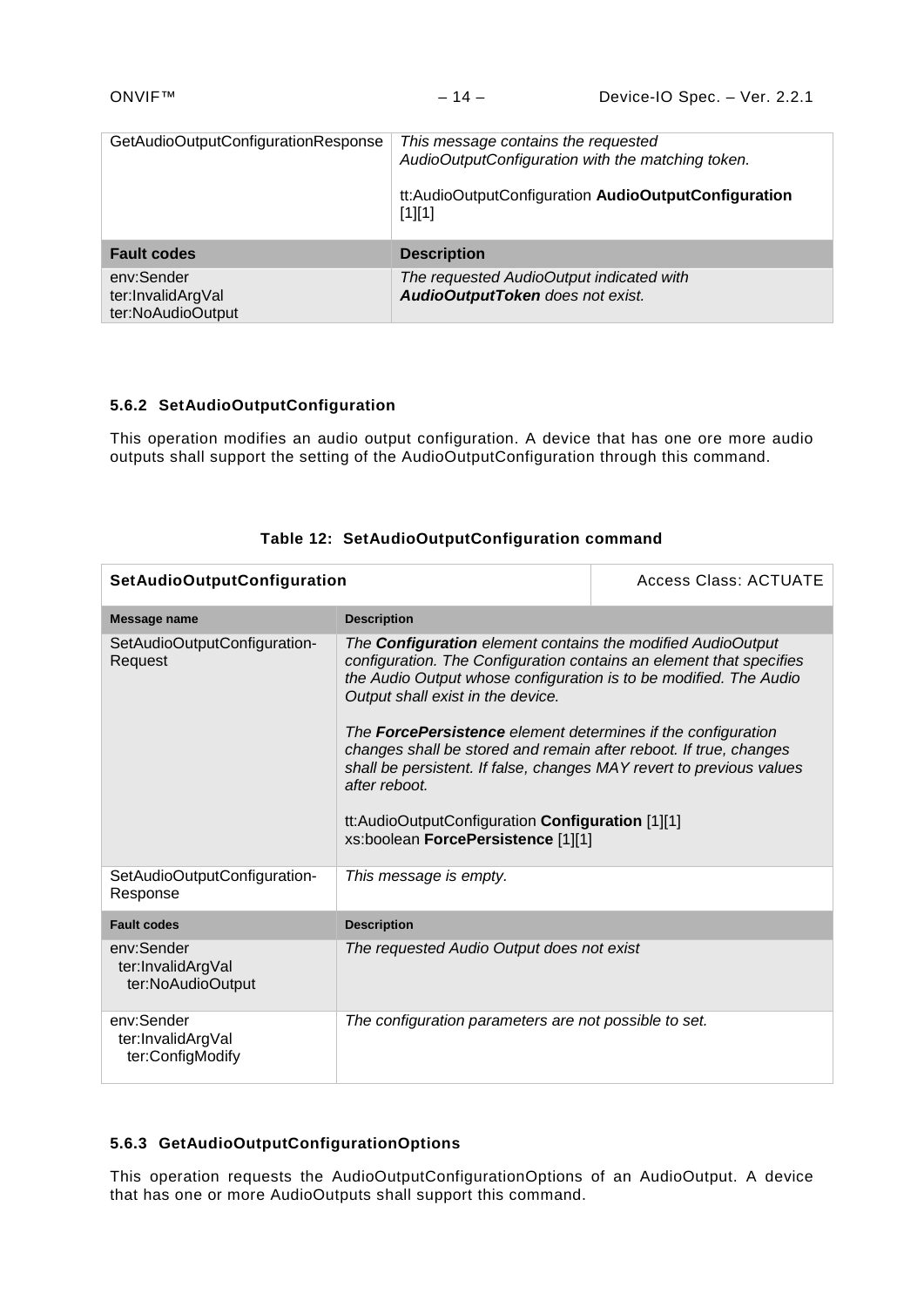| GetAudioOutputConfigurationOptions                     |                                                                                                                                                                                                                                                                                    | Access Class: READ MEDIA |
|--------------------------------------------------------|------------------------------------------------------------------------------------------------------------------------------------------------------------------------------------------------------------------------------------------------------------------------------------|--------------------------|
| Message name                                           | <b>Description</b>                                                                                                                                                                                                                                                                 |                          |
| GetAudioOutputConfiguration-<br><b>OptionsRequest</b>  | The <b>AudioOutputToken</b> element specifies the Audio Output whose<br>options are requested. The Audio Output shall exist in the device<br>tt:ReferenceToken AudioOutputToken[1][1]                                                                                              |                          |
|                                                        |                                                                                                                                                                                                                                                                                    |                          |
| GetAudioOutputConfiguration-<br><b>OptionsResponse</b> | The <b>AudioOutputsOptions</b> return the valid value ranges for<br>SendPrimacy and OutputLevel as well as the AudioOutputToken<br>available. This field shall be set to the Output whose options are<br>requested.<br>tt:AudioOutputConfigurationOptions AudioOutputOptions[1][1] |                          |
| <b>Fault codes</b>                                     | <b>Description</b>                                                                                                                                                                                                                                                                 |                          |
| env:Sender<br>ter:InvalidArgVal<br>ter:NoAudioOutput   | The requested Audio Output does not exist                                                                                                                                                                                                                                          |                          |

## **Table 13: GetAudioOutputConfigurationOptions command**

## <span id="page-14-0"></span>**5.7 AudioSources**

An AudioSource represents unencoded audio input and states the number of input channels

#### <span id="page-14-1"></span>**5.7.1 GetAudioSources**

This operation lists all available audio sources for the device. The device that has one or more audio sources shall support the listing of available audio inputs through the GetAudioSources command.

| <b>GetAudioSources</b>                                                |                                                                                                                                                                                              | Access Class: READ MEDIA |
|-----------------------------------------------------------------------|----------------------------------------------------------------------------------------------------------------------------------------------------------------------------------------------|--------------------------|
| Message name                                                          | <b>Description</b>                                                                                                                                                                           |                          |
| <b>GetAudioSourcesRequest</b>                                         | This is an empty message.                                                                                                                                                                    |                          |
| GetAudioSourcesResponse                                               | Contains a list of structures describing all available audio sources of<br>the device. If a device has no Audio Input an empty list is returned<br>tt:AudioSource AudioSource [0][unbounded] |                          |
| <b>Fault codes</b>                                                    | <b>Description</b>                                                                                                                                                                           |                          |
| env:Receiver<br>ter:ActionNotSupported<br>ter:AudioOutputNotSupported | NVT does not support audio.                                                                                                                                                                  |                          |

|  | Table 14: GetAudioSources command |  |
|--|-----------------------------------|--|
|--|-----------------------------------|--|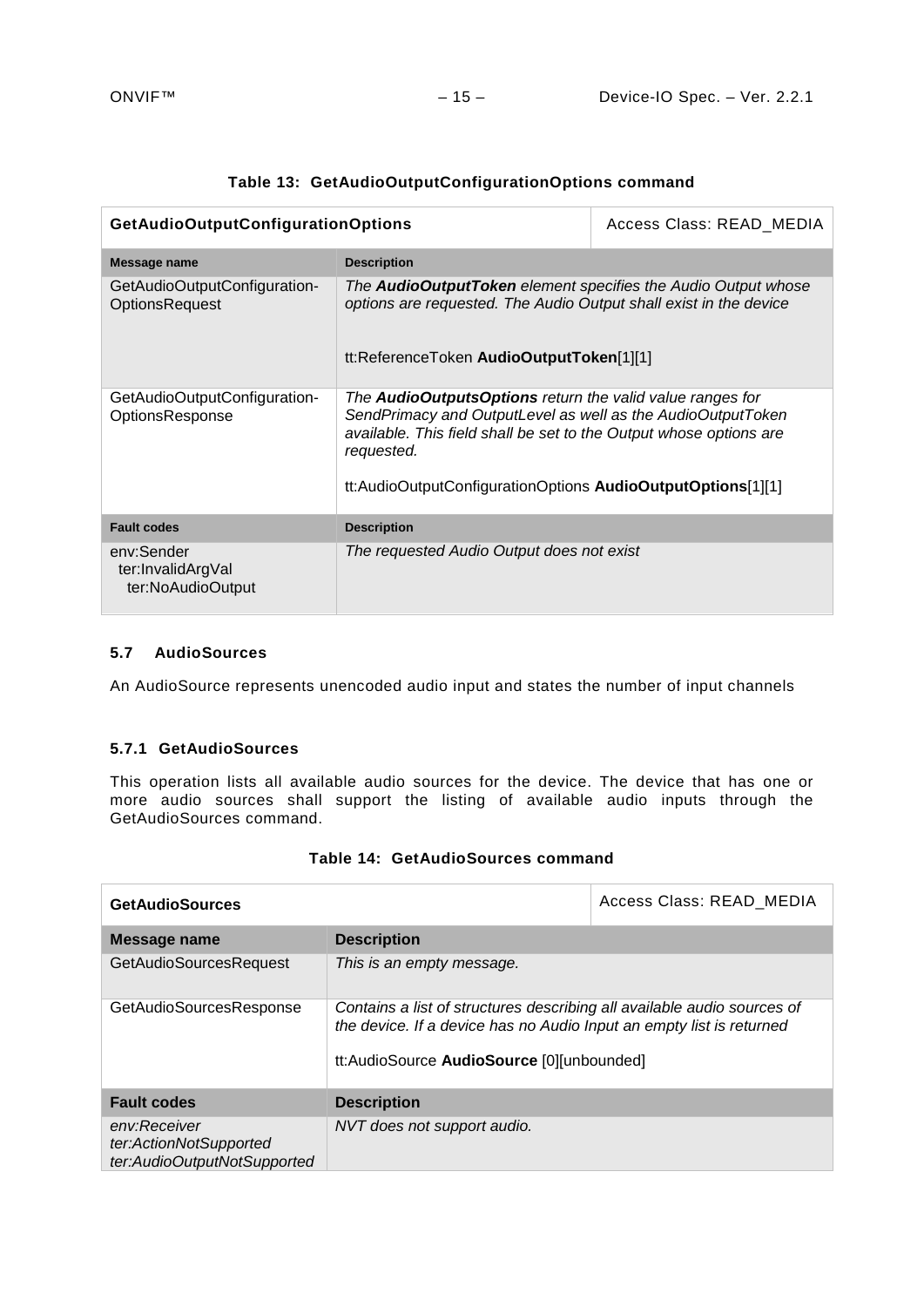## <span id="page-15-0"></span>**5.8 AudioSourceConfiguration**

An AudioSourceConfiguration contains a reference to an Audio Source.

#### <span id="page-15-1"></span>**5.8.1 GetAudioSourceConfiguration**

This operation lists the configuration of an Audio Input. A device with one or more audio inputs shall support the GetAudioSourceConfiguration command.

| <b>GetAudioSourceConfiguration</b>                   |                                                                                                                                                            | Access Class: READ MEDIA |
|------------------------------------------------------|------------------------------------------------------------------------------------------------------------------------------------------------------------|--------------------------|
| Message name                                         | <b>Description</b>                                                                                                                                         |                          |
| GetAudioSourceConfigurationRequest                   | This message contains the token of the AudioSource.<br>tt:ReferenceToken AudioSourceToken [1][1]                                                           |                          |
| GetAudioSourceConfigurationResponse                  | This message contains the requested<br>AudioSourceConfiguration with the matching token.<br>tt:AudioSourceConfiguration AudioSourceConfiguration<br>[1][1] |                          |
| <b>Fault codes</b>                                   | <b>Description</b>                                                                                                                                         |                          |
| env:Sender<br>ter:InvalidArgVal<br>ter:NoAudioSource | The requested AudioSource indicated with<br>AudioSourceToken does not exist.                                                                               |                          |

## **Table 15: GetAudioSourceConfiguration command**

## <span id="page-15-2"></span>**5.8.2 SetAudioSourceConfiguration**

This operation modifies an audio source configuration. A device that has a one or more audio sources shall support the setting of the AudioSourceConfiguration through this command.

| <b>SetAudioSourceConfiguration</b>       |                                                                                                                                                                                                                                                                                                                                                                                                                                                                                                                                                                                 | Access Class: ACTUATE |
|------------------------------------------|---------------------------------------------------------------------------------------------------------------------------------------------------------------------------------------------------------------------------------------------------------------------------------------------------------------------------------------------------------------------------------------------------------------------------------------------------------------------------------------------------------------------------------------------------------------------------------|-----------------------|
| Message name                             | <b>Description</b>                                                                                                                                                                                                                                                                                                                                                                                                                                                                                                                                                              |                       |
| SetAudioSourceConfiguration-<br>Request  | The <b>Configuration</b> element contains the modified AudioSource<br>configuration. The Configuration contains an element that specifies<br>the AudioSource whose configuration is to be modified. The Audio<br>Input shall exist in the device<br>The <b>ForcePersistence</b> element determines if the configuration<br>changes shall be stored and remain after reboot. If true, changes<br>shall be persistent. If false, changes MAY revert to previous values<br>after reboot.<br>tt:AudioSourceConfiguration Configuration [1][1]<br>xs:boolean ForcePersistence [1][1] |                       |
| SetAudioSourceConfiguration-<br>Response | This message is empty.                                                                                                                                                                                                                                                                                                                                                                                                                                                                                                                                                          |                       |
| <b>Fault codes</b>                       | <b>Description</b>                                                                                                                                                                                                                                                                                                                                                                                                                                                                                                                                                              |                       |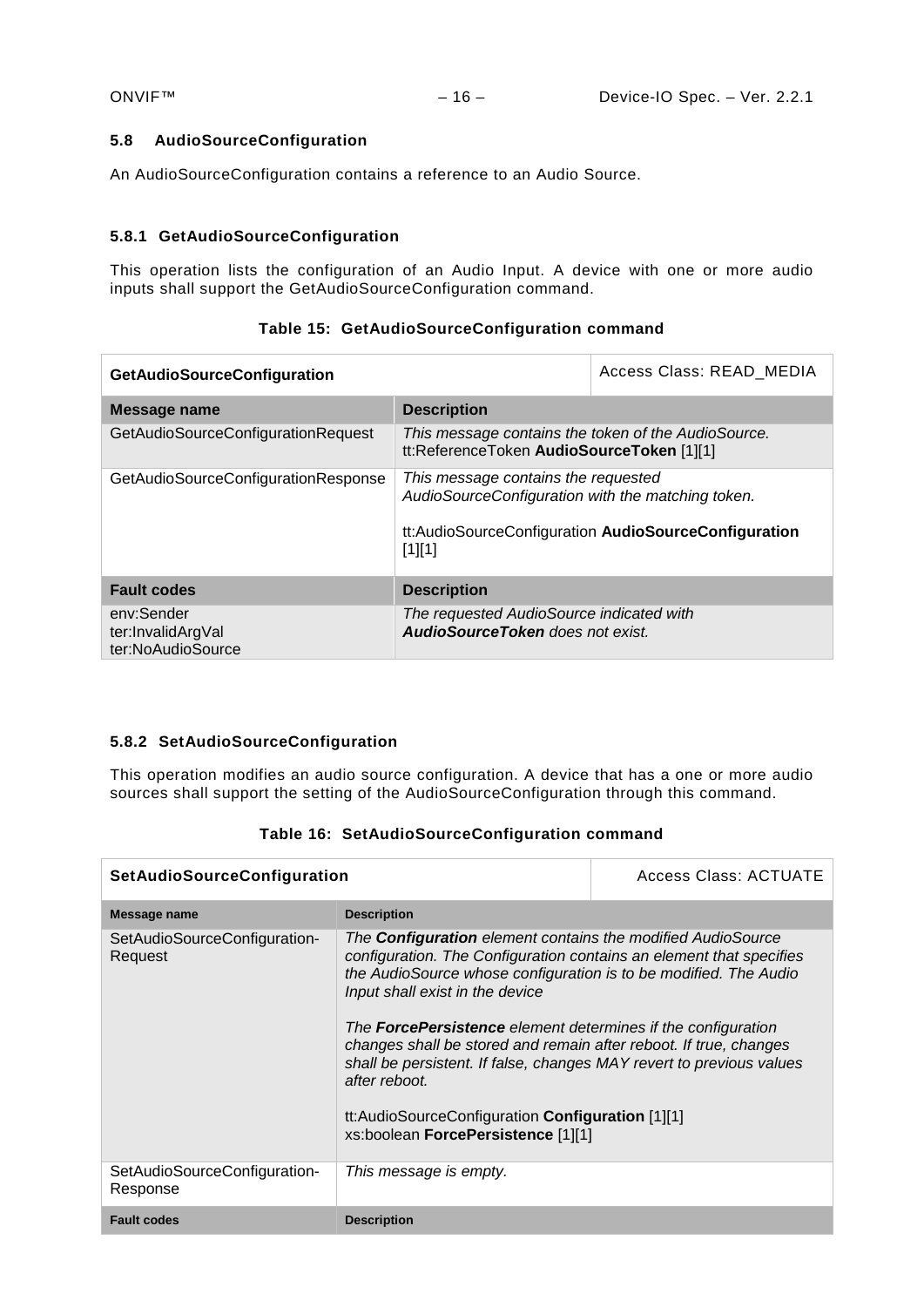| env:Sender<br>ter:InvalidArgVal<br>ter:NoAudioSource | The requested AudioSource does not exist              |
|------------------------------------------------------|-------------------------------------------------------|
| env:Sender<br>ter:InvalidArgVal<br>ter:ConfigModify  | The configuration parameters are not possible to set. |

## <span id="page-16-0"></span>**5.8.3 GetAudioSourceConfigurationOptions**

This operation requests the AudioSourceConfigurationOptions of an AudioSource. A device with one or more AudioSources shall support this command.

## **Table 17: GetAudioSourceConfigurationOptions command**

| <b>GetAudioSourceConfigurationOptions</b>            |                                                                                                                                                                                                           | Access Class: READ MEDIA |
|------------------------------------------------------|-----------------------------------------------------------------------------------------------------------------------------------------------------------------------------------------------------------|--------------------------|
| Message name                                         | <b>Description</b>                                                                                                                                                                                        |                          |
| GetAudioSourceConfigurationOptions-<br>Request       | The <b>AudioSourceToken</b> element specifies the Audio Input<br>whose options are requested. The AudioSource shall exist in<br>the device<br>tt:ReferenceToken AudioSourceToken[1][1]                    |                          |
| GetAudioSourceConfiguration-<br>Response             | The AudioSourcesOptions return the AudioSourceToken<br>available. This field shall be set to the source whose options<br>are requested.<br>tt:AudioSourceConfigurationOptions<br>AudioSourceOptions[1][1] |                          |
| <b>Fault codes</b>                                   | <b>Description</b>                                                                                                                                                                                        |                          |
| env:Sender<br>ter:InvalidArgVal<br>ter:NoAudioSource | The requested Audio Input does not exist                                                                                                                                                                  |                          |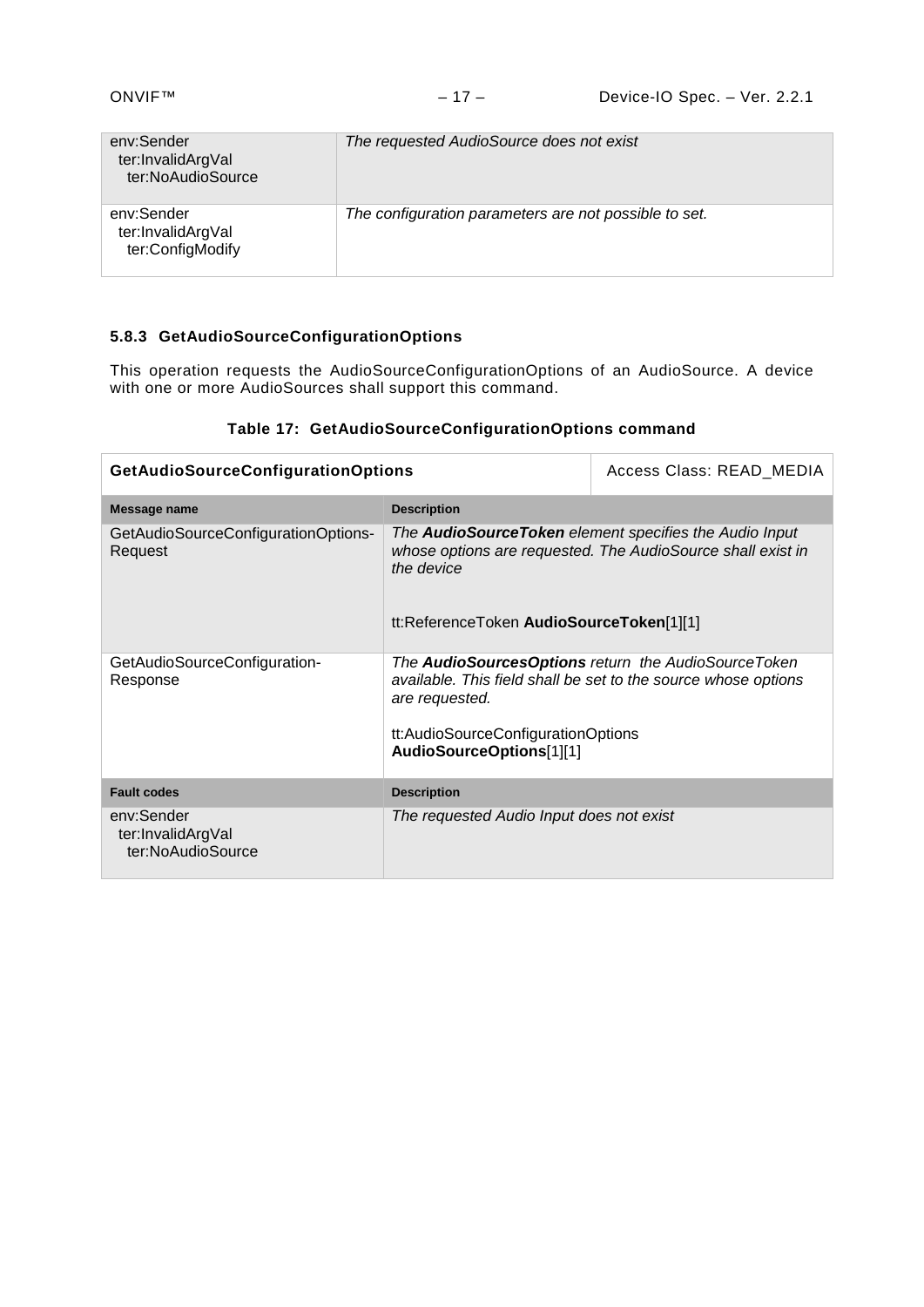#### <span id="page-17-0"></span>**5.9 Relay Outputs**

The Input/Output (I/O) commands are used to control the state or observe the status of the I/O ports. If the device has I/O ports, then it shall support the I/O commands.

Handling of relay outputs is also defined in DeviceManagement, see ONVIF Core Specification secion Input/Output.

#### <span id="page-17-1"></span>**5.9.1 Get relay outputs**

This operation gets a list of all available relay outputs and their settings.

| <b>GetRelayOutputs</b>        |                                                                                                | Access Class: READ_MEDIA |
|-------------------------------|------------------------------------------------------------------------------------------------|--------------------------|
| Message name                  | <b>Description</b>                                                                             |                          |
| <b>GetRelayOutputsRequest</b> | This is an empty message.                                                                      |                          |
| GetRelayOutputsResponse       | This message contains an array of relay outputs.<br>tt:RelayOutput RelayOutputs [0][unbounded] |                          |
| <b>Fault codes</b>            | <b>Description</b>                                                                             |                          |
|                               | No command specific faults!                                                                    |                          |

**Table 18: GetRelayOutputs command**

#### <span id="page-17-2"></span>**5.9.2 Get relay output options**

Request the available settings and ranges for one or all relay outputs. The method shall returns the information for exactly one output when a RelayOutputToken is provided as request parameter. Otherwise the method shall return the information for all relay outputs.

A device that has one or more RelayOutputs should support this command..

Two examples:

1) Device supports PT1S to PT120S:

```
<tmd:RelayOutputOptions token='44'>
   <tmd:Mode>Monostable</tmd:Mode>
   <tmd:DelayTimes>1 120</tmd:DelayTimes>
</tmd:RelayOutputOptions>
```

```
2) Device supports values PT0.5S, PT1S, PT2s and PT1M:
```
<tmd:RelayOutputOptions token='123'>

- <tmd:Mode>Monostable</tmd:Mode>
- <tmd:DelayTimes Discrete='True'>0.5 1 2 60</tmd:DelayTimes>
- </tmd:RelayOutputOptions>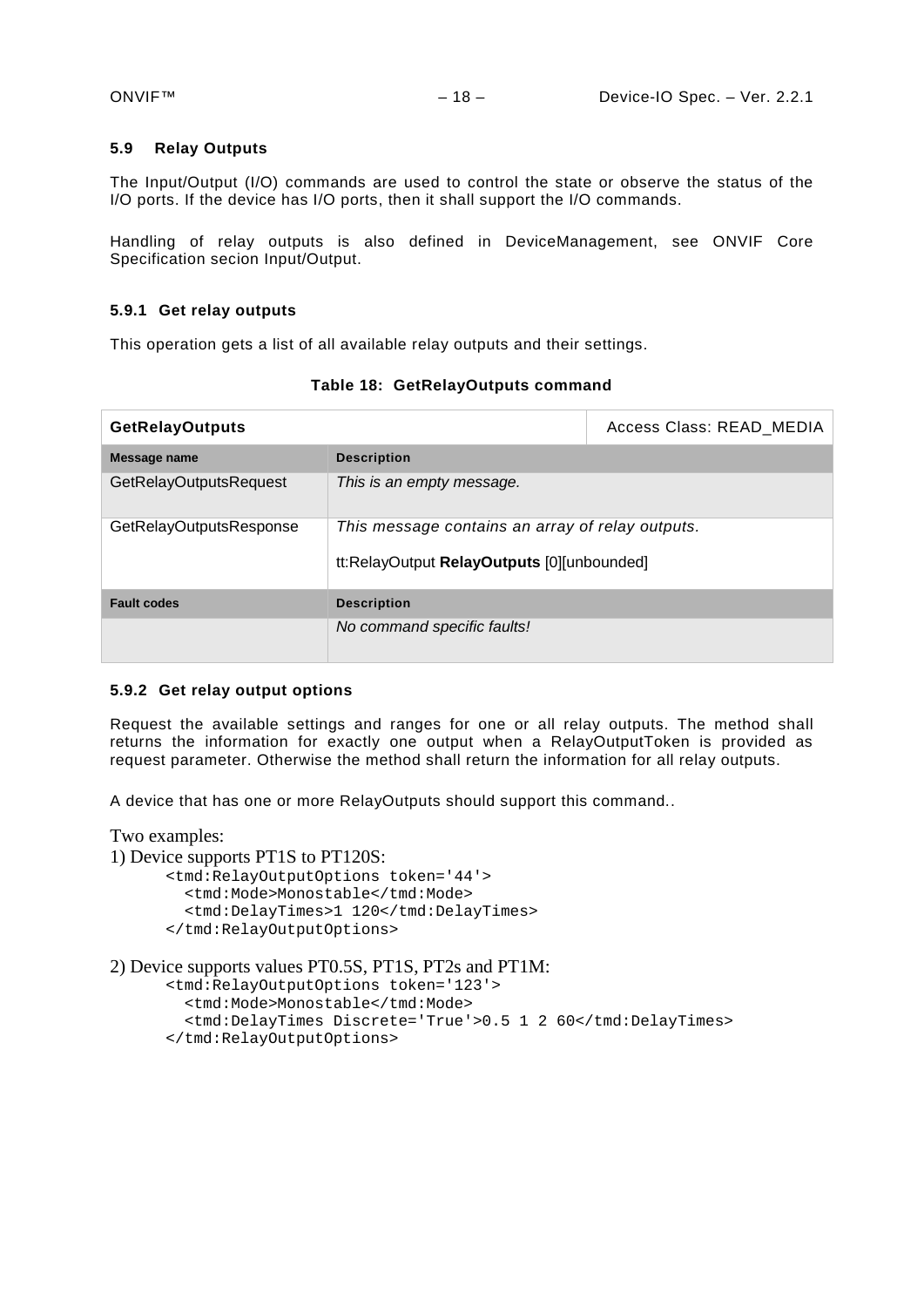| <b>GetRelayOutputOptions</b>  |                                                                                   | Access Class: PRE AUTH                                                                                              |
|-------------------------------|-----------------------------------------------------------------------------------|---------------------------------------------------------------------------------------------------------------------|
| Message name                  | <b>Description</b>                                                                |                                                                                                                     |
| GetRelayOutputOptionsRequest  | $\bullet$<br>requested relay output.<br>tt:ReferenceToken RelayOutputToken [0][1] | "RelayOutputToken": Optional token reference to the                                                                 |
| GetRelayOutputOptionsResponse |                                                                                   | This message contains an array of relay output options.<br>tmd:RelayOutputOptions RelayOutputOptions [0][unbounded] |
| <b>Fault codes</b>            | <b>Description</b>                                                                |                                                                                                                     |
|                               | No command specific faults!                                                       |                                                                                                                     |

#### **Table 19: GetRelayOutputOptions command**

#### <span id="page-18-0"></span>**5.9.3 Set relay output settings**

This operation sets the settings of a relay output.

The relay can work in two relay modes:

- Bistable After setting the state, the relay remains in this state.
- Monostable After setting the state, the relay returns to its idle state after the specified time.

The physical idle state of a relay output can be configured by setting the IdleState to 'open' or 'closed' (inversion of the relay behaviour).

Idle State 'open' means that the relay is open when the relay state is set to 'inactive' through the trigger command (see Section [5.9.4\)](#page-19-0) and closed when the state is set to 'active' through the same command.

Idle State 'closed' means, that the relay is closed when the relay state is set to 'inactive' through the trigger command (see Section [5.9.4\)](#page-19-0) and open when the state is set to 'active' through the same command.

The Duration parameter of the Properties field "DelayTime" describes the time after which the relay returns to its idle state if it is in monostable mode. If the relay is set to bistable mode the value of the parameter shall be ignored.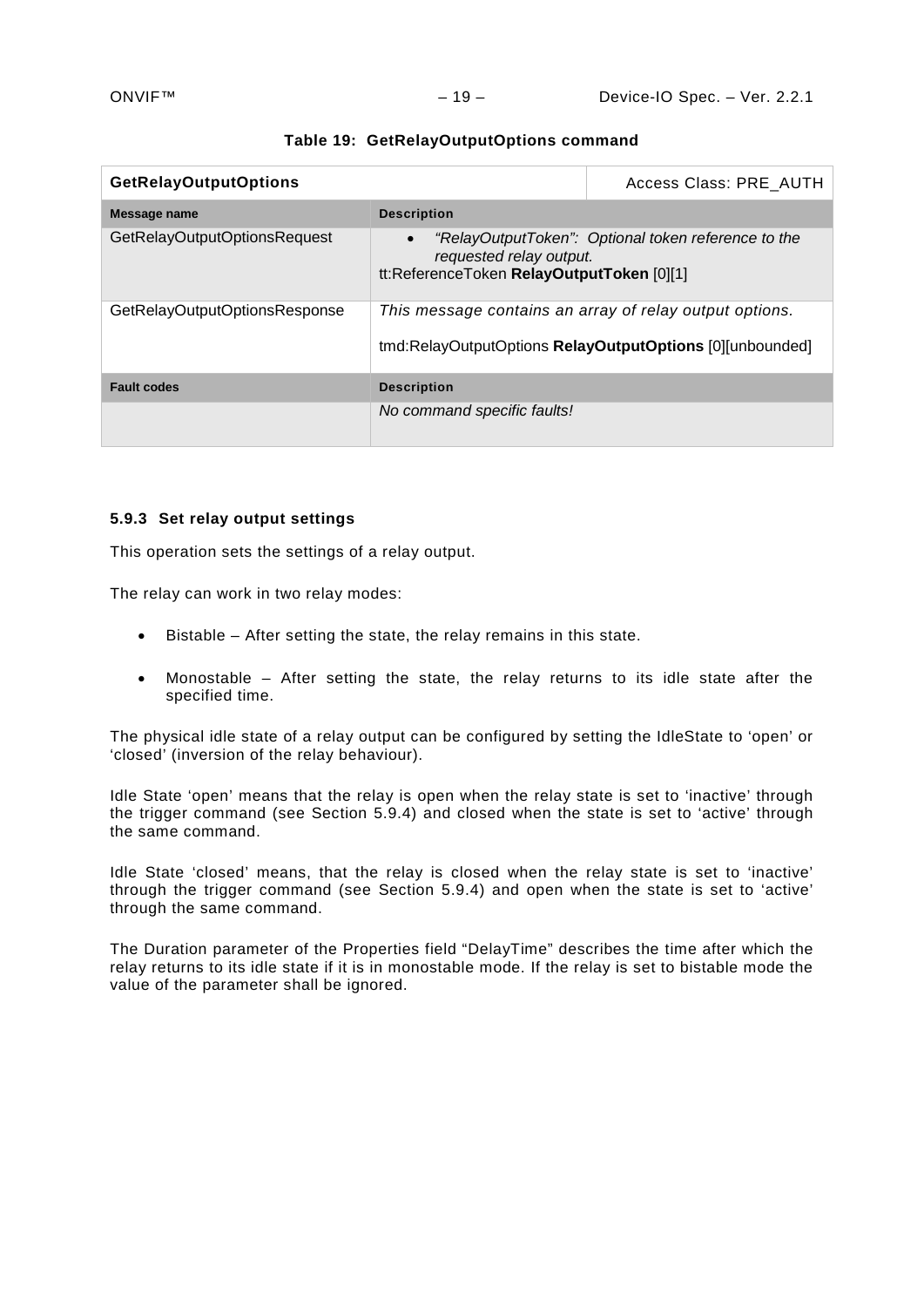| <b>SetRelayOutputSettings</b>                     |                                                                                                                                                                                         | <b>Access Class: ACTUATE</b>                               |
|---------------------------------------------------|-----------------------------------------------------------------------------------------------------------------------------------------------------------------------------------------|------------------------------------------------------------|
| Message name                                      | <b>Description</b>                                                                                                                                                                      |                                                            |
| SetRelayOutputSettingsRequ<br>est                 | This message contains:<br>output.<br>"RelayOutputSettings": The settings of the relay<br>tt:ReferenceToken RelayOutputToken [1][1]<br>tt:RelayOutputSettings RelayOutputSettings [1][1] | "RelayOutputToken": Token reference to the requested relay |
| SetRelayOutputSettingsResp<br>onse                | This is an empty message.                                                                                                                                                               |                                                            |
| <b>Fault codes</b>                                | <b>Description</b>                                                                                                                                                                      |                                                            |
| env:Sender<br>ter:InvalidArgVal<br>ter:RelayToken | Unknown relay token reference.                                                                                                                                                          |                                                            |
| env:Sender<br>ter:InvalidArgVal<br>ter:ModeError  | Monostable delay time not valid                                                                                                                                                         |                                                            |

|  | Table 20: SetRelayOutputSettings command. |  |
|--|-------------------------------------------|--|
|--|-------------------------------------------|--|

# <span id="page-19-0"></span>**5.9.4 Trigger relay output**

-

This operation triggers a relay output<sup>1</sup>.

|  | Table 21: SetRelayOutputState command |
|--|---------------------------------------|
|--|---------------------------------------|

| <b>SetRelayOutputState</b>                        |                                                                                                                                                                                                       | <b>Access Class: ACTUATE</b>                              |
|---------------------------------------------------|-------------------------------------------------------------------------------------------------------------------------------------------------------------------------------------------------------|-----------------------------------------------------------|
| Message name                                      | <b>Description</b>                                                                                                                                                                                    |                                                           |
| SetRelayOutputStateRequest                        | This message contains:<br>output.<br>"LogicalState": Trigger request, i.e., active or inactive.<br>$\bullet$<br>tt:ReferenceToken RelayOutputToken [1][1]<br>tt:RelayLogicalState LogicalState [1][1] | RelayOutputToken": Token reference to the requested relay |
| SetRelayOutputStateRespons<br>e                   | This is an empty message.                                                                                                                                                                             |                                                           |
| <b>Fault codes</b>                                | <b>Description</b>                                                                                                                                                                                    |                                                           |
| env:Sender<br>ter:InvalidArgVal<br>ter:RelayToken | Unknown relay token reference.                                                                                                                                                                        |                                                           |

<span id="page-19-1"></span><sup>&</sup>lt;sup>1</sup> There is no GetRelayState command; the current logical state of the relay output is transmitted via notification and their properties.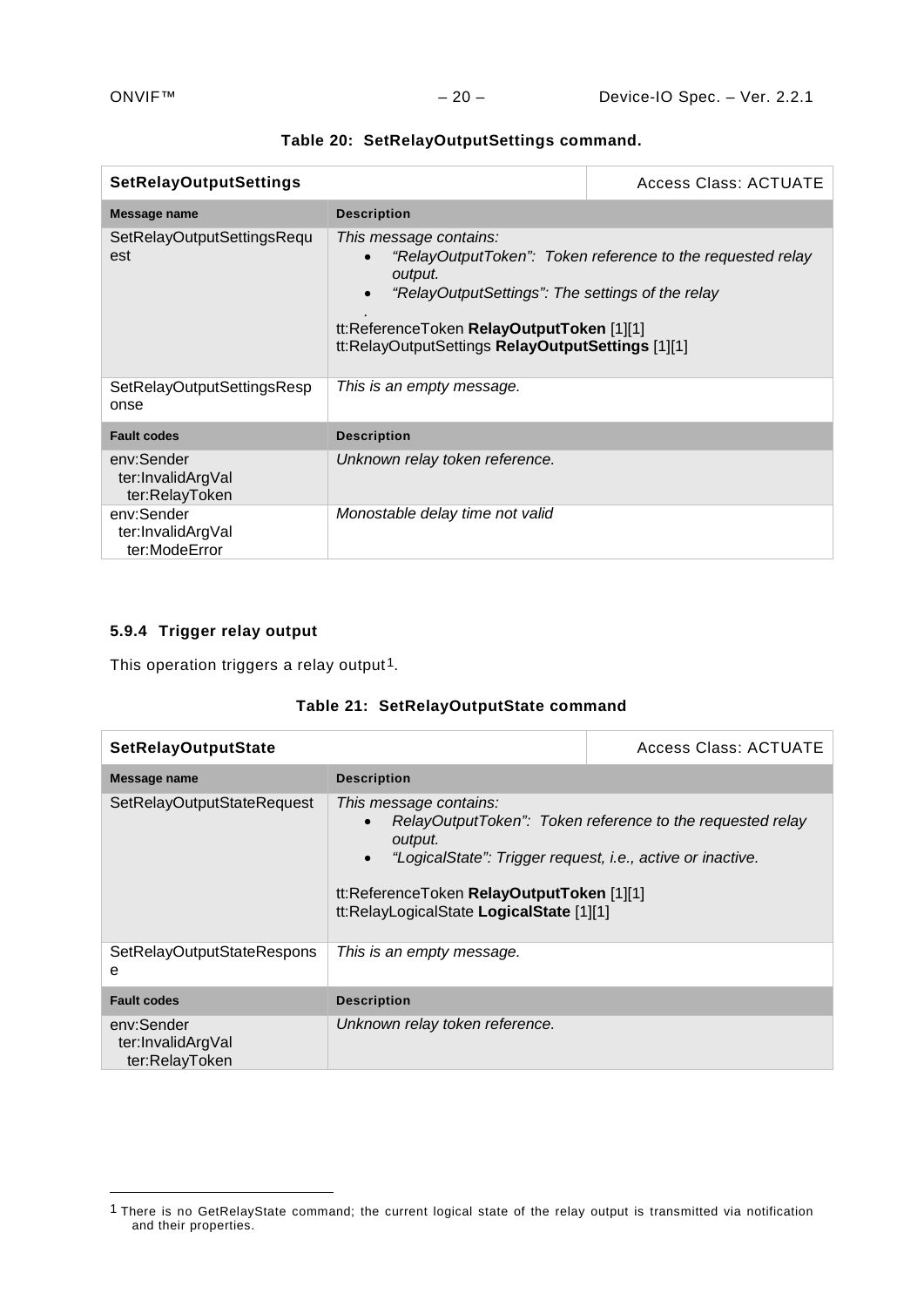## <span id="page-20-0"></span>**5.10 Digital Inputs**

The DigitalInput type represents the integrated physical digital inputs of a device which enable connection to external devices, such as doorbells, detectors, lights or switches (device that can be toggled between an open and closed circuit).

## <span id="page-20-1"></span>**5.10.1 GetDigitalInputs**

This command lists all available digital inputs of a device. A device that has one or more physical digital inputs should support listing of available inputs through the GetDigitalInputs command.

| <b>GetDigitalInputs</b>  |                                                                                                                                                                                                      | Access Class: READ MEDIA |
|--------------------------|------------------------------------------------------------------------------------------------------------------------------------------------------------------------------------------------------|--------------------------|
| Message name             | <b>Description</b>                                                                                                                                                                                   |                          |
| GetDigitalInputsRequest  | This is an empty message.                                                                                                                                                                            |                          |
| GetDigitalInputsResponse | Contains a list of structures describing all available digital inputs of the<br>device. If a device has no digital inputs an empty list is returned.<br>tt:DigitalInput DigitalInputs [0][unbounded] |                          |
| <b>Fault codes</b>       | <b>Description</b>                                                                                                                                                                                   |                          |
| No specific fault codes. |                                                                                                                                                                                                      |                          |

#### **Table 22: GetDigitalInputs command**

## <span id="page-20-2"></span>**5.11 SerialPorts**

The SerialPort type represents the physical serial port on the device and allows serial data to be read and written.

## <span id="page-20-3"></span>**5.11.1 GetSerialPorts**

This command lists all available serial ports of a device. A device that has one or more physical serial ports shall support listing of available serial ports through the GetSerialPorts command.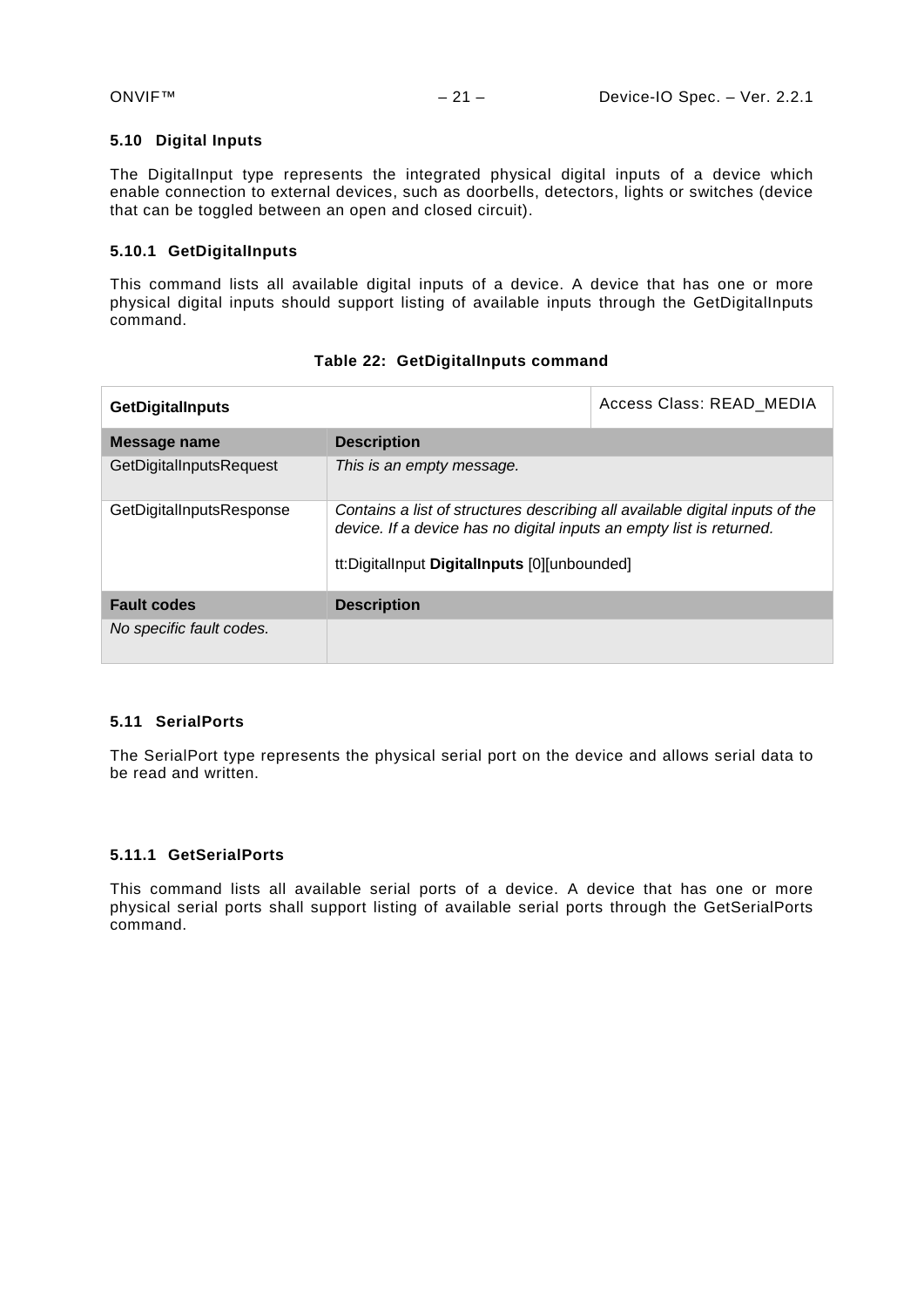| <b>GetSerialPorts</b>        |                                                                                                                                                 | Access Class: READ_SYSTEM |
|------------------------------|-------------------------------------------------------------------------------------------------------------------------------------------------|---------------------------|
| Message name                 | <b>Description</b>                                                                                                                              |                           |
| <b>GetSerialPortsRequest</b> | This is an empty message.                                                                                                                       |                           |
| GetSerialPortsResponse       | Contains a list of structures describing all available serial ports of the<br>device. If a device has no serial ports an empty list is returned |                           |
|                              | tmd:SerialPort SerialPort[0][unbounded]                                                                                                         |                           |
| <b>Fault codes</b>           | <b>Description</b>                                                                                                                              |                           |
| No specific fault codes.     |                                                                                                                                                 |                           |

#### **Table 23: GetSerialPorts command**

#### <span id="page-21-0"></span>**5.11.2 SerialPort Configuration**

SerialPortConfiguration MUST contain the parameter as follows.

AllowRetransmission,

The serial data one client pushes to the RTSP server MAY be re-transmitted to another RTSP client (See 12.3.5 Data retransmission). AllowRetransmission is a parameter to allow retransmission of the data.

SerialToken

This element shall be present in the request. It indicates the physical serial port reference to be used when this request is invoked.

**•** SerialPortSetting

SerialPortSetting contains the following mandatory parameters for configuring the serial ports:

- BaudRate –The transfer bitrate.
- ParityBit –The parity for the data error detection.
- CharacterLength –The bit length for each character.
- StopBit The number of stop bits used to terminate each character.
- SerialPortType– The type of serial port.

## <span id="page-21-1"></span>**5.11.3 GetSerialPortConfiguration**

This operation gets a list of all available Serial ports and their settings.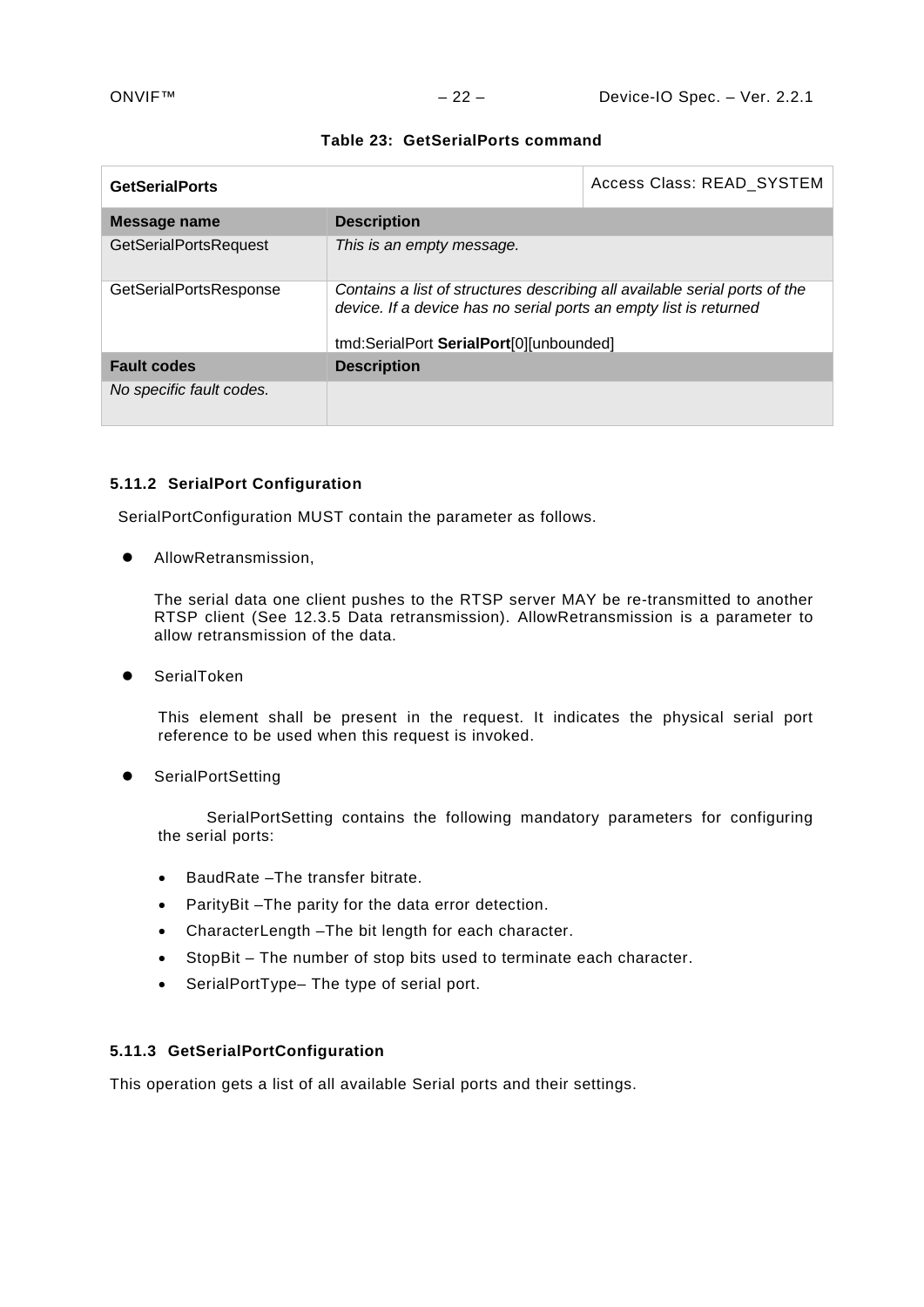| <b>GetSerialPortConfiguration</b>                        |                                                            | Access Class: READ_SYSTEM |
|----------------------------------------------------------|------------------------------------------------------------|---------------------------|
| Message name                                             | <b>Description</b>                                         |                           |
| GetSerialPortConfigurationReq<br>uest                    | This message contains the token of the serial port.        |                           |
|                                                          | tt:ReferenceToken SerialPortToken[1][1]                    |                           |
| <b>GetSerialPortConfigurationRes</b><br>ponse            | This message contains an array of SerialPortConfiguration. |                           |
|                                                          | tmd:SerialPortConfiguration SerialPortConfiguration[1][1]  |                           |
| <b>Fault codes</b>                                       | <b>Description</b>                                         |                           |
| env:Sender<br>ter:InvalidArgVal<br>ter:InvalidSerialPort | The supplied serial port token does not exist.             |                           |

# **Table 24: GetSerialPortConfiguration command**

# <span id="page-22-0"></span>**5.11.4 SetSerialPortConfiguration**

This operation sets the setting of serial port.

| <b>SetSerialPortConfiguration</b>                        |                                                                                                                                                                                                                                   | Access Class: WRITE_SYSTEM |
|----------------------------------------------------------|-----------------------------------------------------------------------------------------------------------------------------------------------------------------------------------------------------------------------------------|----------------------------|
| Message name                                             | <b>Description</b>                                                                                                                                                                                                                |                            |
| SetSerialPortConfigurationReq<br>uest                    | The SerialPortToken element specifies the serial port whose<br>configuration is to be modified.                                                                                                                                   |                            |
|                                                          | The SerialPortConfiguration element contains the modified serial<br>port configuration.                                                                                                                                           |                            |
|                                                          | The <b>ForcePersistence</b> element determines if the configuration<br>changes shall be stored and remain after reboot. If true, changes<br>shall be persistent. If false, changes MAY revert to previous values<br>after reboot. |                            |
|                                                          | tt:ReferenceToken SerialPortToken[1][1]<br>tmd:SerialPortConfiguration SerialPortConfiguration [1][1]<br>xs:boolean ForcePersistence[1][1]                                                                                        |                            |
| SetSerialPortConfigurationRes<br>ponse                   | This is an empty message.                                                                                                                                                                                                         |                            |
| <b>Fault codes</b>                                       | <b>Description</b>                                                                                                                                                                                                                |                            |
| env:Sender<br>ter:InvalidArgVal<br>ter:InvalidSerialPort | The supplied serial port token does not exist.                                                                                                                                                                                    |                            |
| env:Sender<br>ter:InvalidArgVal<br>ter:ConfigModify      | The configuration parameters are not possible to set.                                                                                                                                                                             |                            |

# **Table 25: SetSerialPortConfiguration command**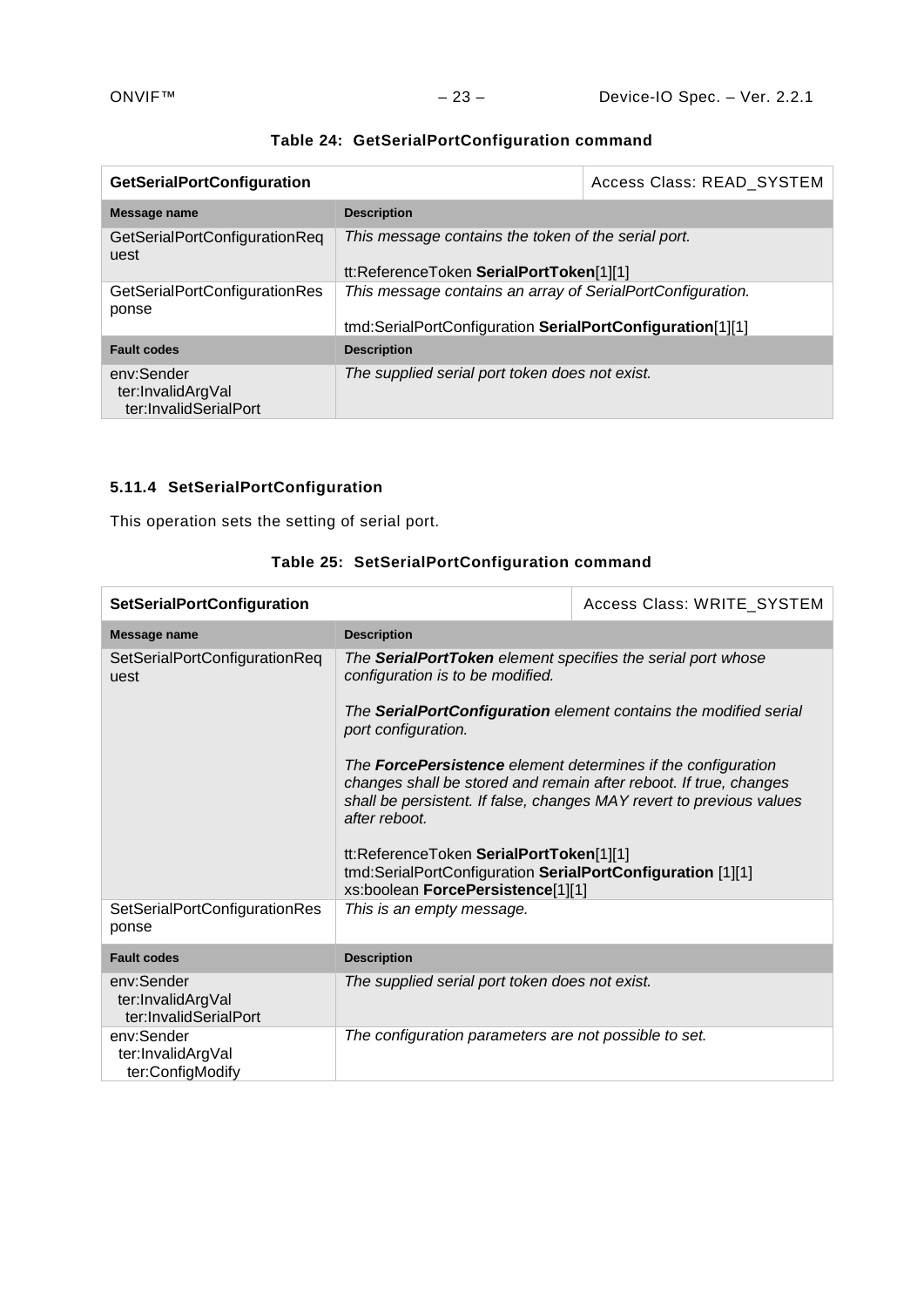## <span id="page-23-0"></span>**5.11.5 GetSerialPortConfigurationOptions**

This operation requests the SerialPortConfigurationOptions of a SerialPort. A device that has one or more SerialPorts shall support this command.

## **Table 26: GetSerialConfigurationOptions command**

| <b>GetSerialConfigurationOptions</b>                     |                                                                                                                                  | Access Class: READ SYSTEM |
|----------------------------------------------------------|----------------------------------------------------------------------------------------------------------------------------------|---------------------------|
| Message name                                             | <b>Description</b>                                                                                                               |                           |
| GetSerialConfigurationOptions-<br>Request                | The SerialPortToken element specifies the Serial Port whose<br>options are requested.<br>tt:ReferenceToken SerialPortToken[1][1] |                           |
| GetSerialConfigurationOptions-<br>Response               | tmd:SerialPortConfigurationOptions<br>SerialPortConfigurationOptions [1][1]                                                      |                           |
| <b>Fault codes</b>                                       | <b>Description</b>                                                                                                               |                           |
| env:Sender<br>ter:InvalidArgVal<br>ter:InvalidSerialPort | The supplied serial port token does not exist.                                                                                   |                           |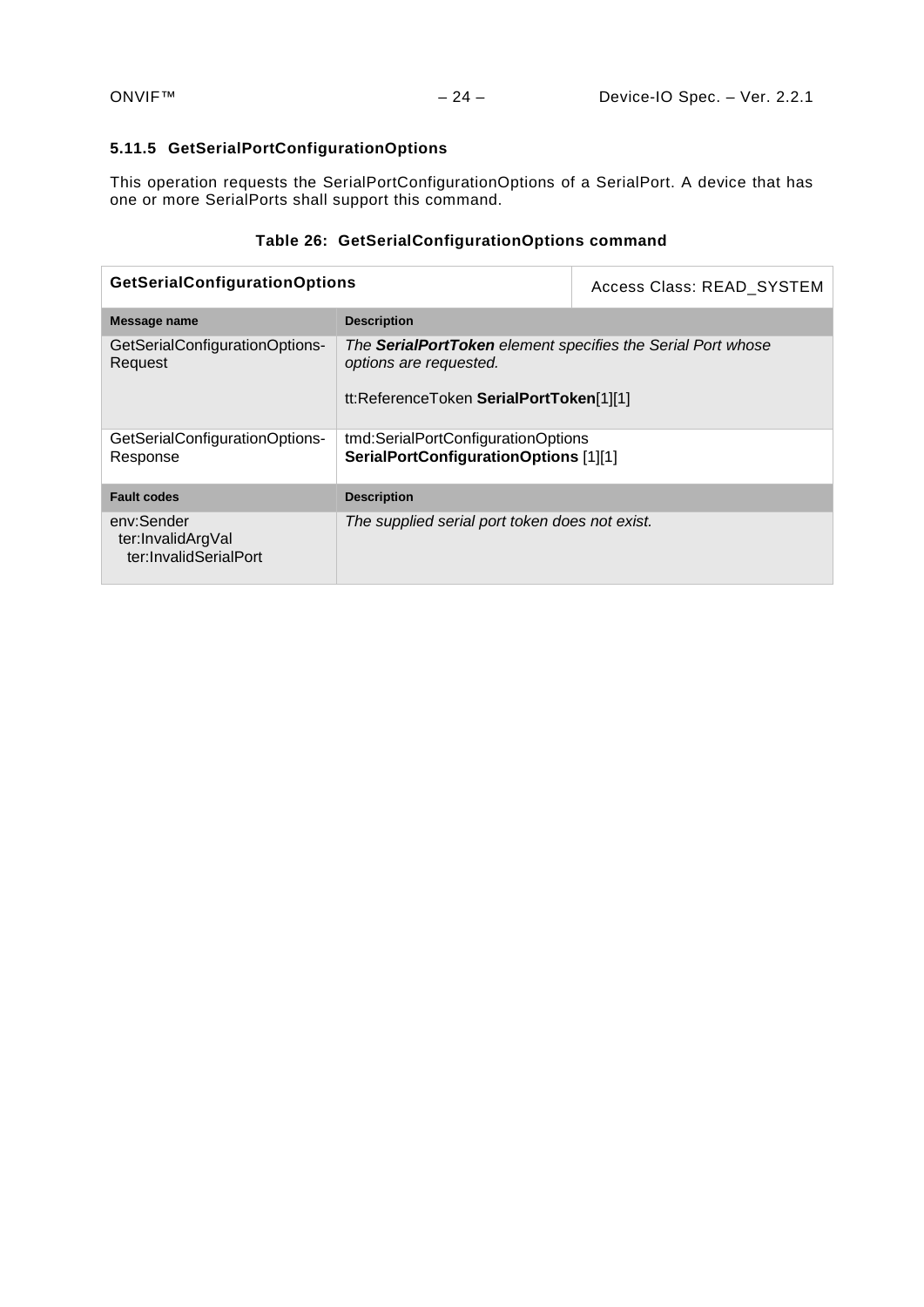#### <span id="page-24-0"></span>**5.11.6 Send and/or Receive serial command**

This section describes operations to transmit/receive *generic* controlling data to/from a serial device that is connected to the serial port of the device.

This operation can be used for the following purposes.

- Transmitting arbitrary data to the connected serial device
- Receiving data from the connected serial device
- Transmitting arbitrary data to the connected serial device and then receiving its response data

In order to make use of this command for the above purpose, this specification defines the input parameter structure as follows.

• token

This element shall be present in the request. It indicates the physical serial port reference to be used when this request is invoked.

• SerialData

This element is optional to be put in the request. When transmitting serial data is needed, the request should contain the element.

• TimeOut

This element is optional to be put in the request. Depending on the specified value, it is possible for various configurations as follows.

- (i) TimeOut > PT0S: Indicates that the command should be responded back within the specified period of time. In the case the device received the data which meets one of the following conditions of DataLength and Delimiter, the device should respond back with the received data instead of waiting for the specified time.
- (ii) TimeOut = PT0S: Indicates that the command should be responded back immediately (Non-blocking). It will be used in the case of only transmitting data.
- (iii) TimeOut = -PT1S: Indicates that the command should be responded after one of the following conditions (DataLength / Delimiter) is met. How long the device can hold the blocking state is *vendor specific*.

If this element is not present in the request, the command should be responded after one of the following conditions (DataLength / Delimiter) is met. How long the device can hold the blocking state is *vendor specific*.

• DataLength

This element is optional to be put in the request. This element may be put in the case that data length returned from the connected serial device is already determined as some fixed bytes length. It indicates the length of received data which can be regarded as available.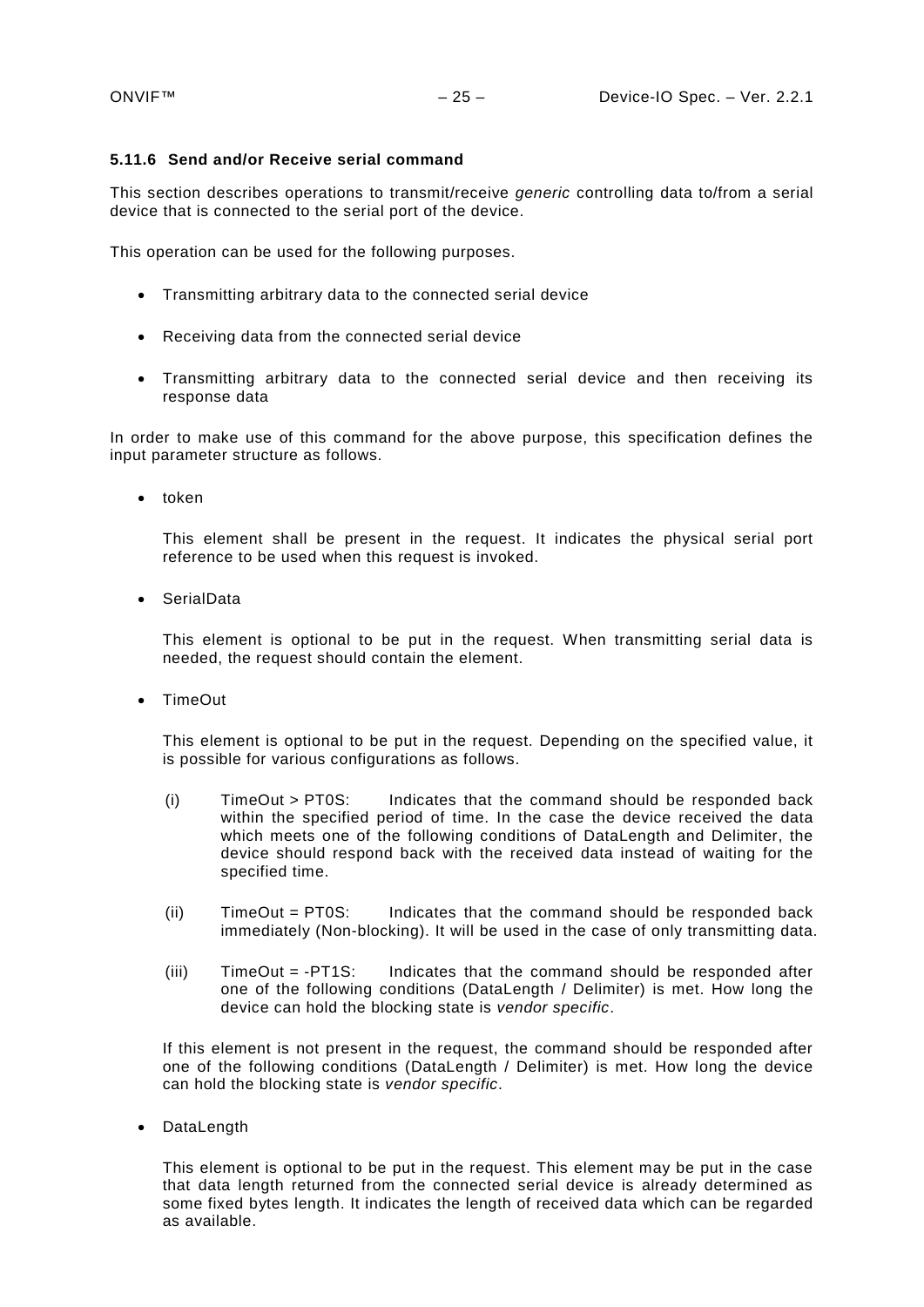• Delimiter

This element is optional to be put in the request. This element may be put in the case that the delimiter codes returned from the connected serial device is already known. It indicates the termination data sequence of the responded data. In case the string has more than one character a device shall interpret the whole string as a single delimiter. Furthermore a device shall return the delimiter character(s) to the client.

A device that indicates generic serial communication service capability shall support this command.

| <b>SendReceiveSerialCommand</b>                                    |                                                                                                                                                           | <b>Access Class: ACTUATE</b> |
|--------------------------------------------------------------------|-----------------------------------------------------------------------------------------------------------------------------------------------------------|------------------------------|
| Message name                                                       | <b>Description</b>                                                                                                                                        |                              |
| SendReceiveSerialCommandRequest                                    | See abiove for information about the paramaters.<br>tmd:SerialData <b>SerialData</b> [0][1]<br>xs:duration TimeOut [0][1]<br>xs:integer DataLength [0][1] |                              |
| SendReceiveSerialCommandResponse                                   | xs:string Delimiter [0][1]<br>This message contains the serial data.                                                                                      |                              |
|                                                                    | tmd:SerialData SerialData [0][1]                                                                                                                          |                              |
| <b>Fault codes</b>                                                 | <b>Description</b>                                                                                                                                        |                              |
| env:Sender<br>ter:InvalidArgVal<br>ter:InvalidSerialPort           | The supplied serial port token does not exist.                                                                                                            |                              |
| env:Sender<br>ter:OperationProhibited<br>ter:DataLengthOver        | Number of available bytes exceeded.                                                                                                                       |                              |
| env:Sender<br>ter:OperationProhibited<br>ter:DelimiterNotSupported | Sequence of character (delimiter) is not supported.                                                                                                       |                              |

## **Table 27: Send and/or Receive serial command**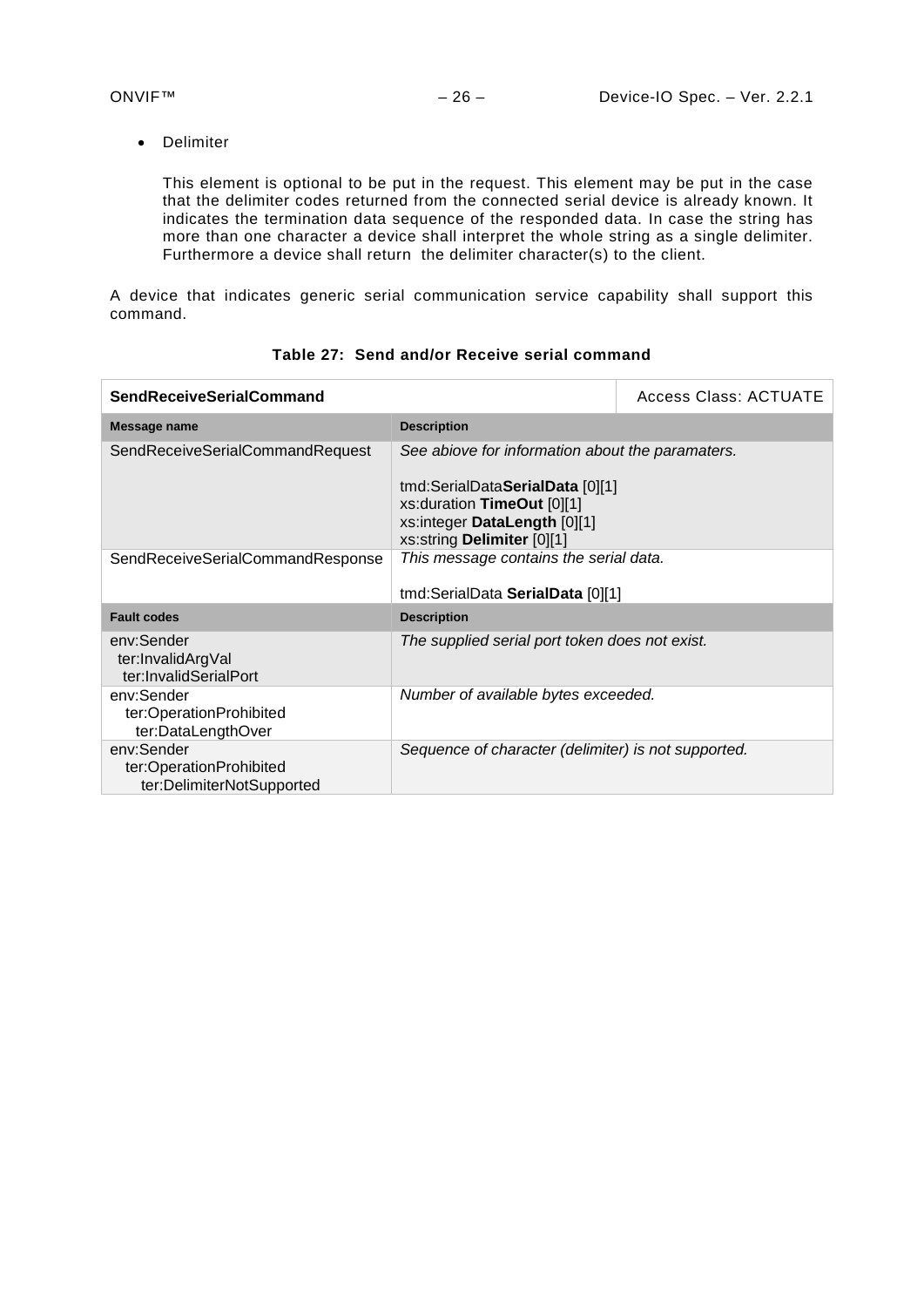## <span id="page-26-0"></span>**5.12 Capabilities**

The capabilities reflect optional functions and functionality of a service. The information is static and does not change during device operation. The following capabilites are available:

| VideoSources:        | Number of video sources (defaults to none).  |
|----------------------|----------------------------------------------|
| <b>VideoOutputs:</b> | Number of video outputs (defaults to none).  |
| <b>AudioSources:</b> | Number of audio sources (defaults to none).  |
| <b>AudioOutputs:</b> | Number of audio outputs (defaults to none).  |
| <b>RelayOutputs:</b> | Number of relay outputs (defaults to none).  |
| DigitalInputs:       | Number of digital inputs (defaults to none). |
| SerialPorts:         | Number of serial ports (defaults to none).   |

## **Table 28: GetServiceCapabilities command**

| <b>GetServiceCapabilities</b>      |                                                                                                                                                                       | Access Class: PRE AUTH |
|------------------------------------|-----------------------------------------------------------------------------------------------------------------------------------------------------------------------|------------------------|
| Message name                       | <b>Description</b>                                                                                                                                                    |                        |
| GetServiceCapabilitiesReque<br>st  | This is an empty message.                                                                                                                                             |                        |
| GetServiceCapabilitiesRespo<br>nse | The capability response message contains the requested service<br>capabilities using a hierarchical XML capability structure.<br>tmd:Capabilities Capabilities [1][1] |                        |
| <b>Fault codes</b>                 | <b>Description</b>                                                                                                                                                    |                        |
|                                    | No command specific faults!                                                                                                                                           |                        |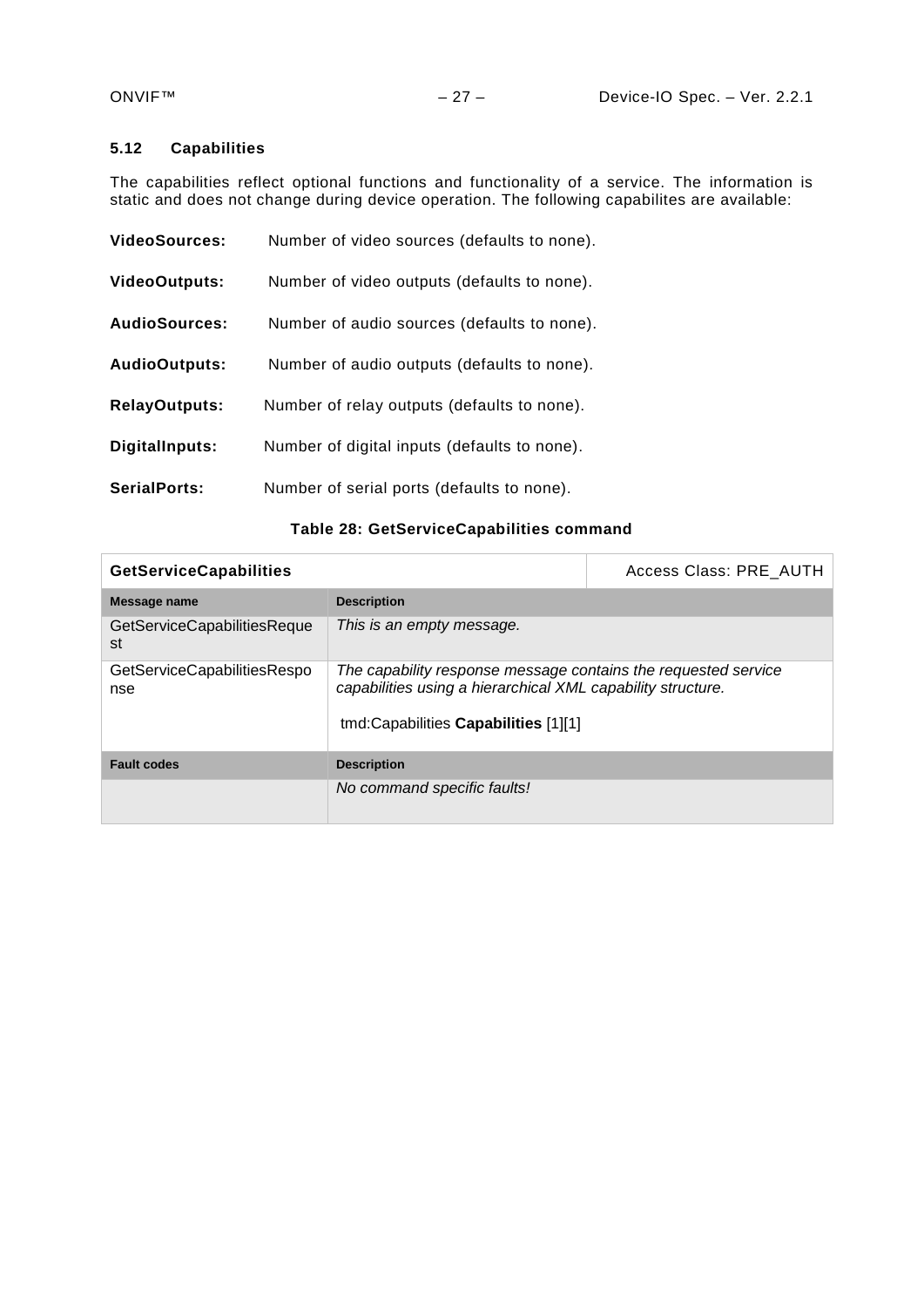#### <span id="page-27-0"></span>**5.13 Events**

For the definition of configuration change events see also the Event section of the ONVIF Media Service Specification.

#### <span id="page-27-1"></span>**5.13.1 DigitalInput State Change**

A device that signals support for digital inputs in its capabilities shall provide the following event whenever one of its input state changes:

```
Topic: tns1:Device/Trigger/DigitalInput
<tt:MessageDescription IsProperty="true">
   <tt:Source>
    <tt:SimpleItemDescription Name="InputToken" Type="tt:ReferenceToken"/>
   </tt:Source>
   <tt:Data>
     <tt:SimpleItemDescription Name="LogicalState" Type="xs:boolean"/>
   </tt:Data>
</tt:MessageDescription>
```
Digital Input LogicalState can be either set at "true" to represent the circuit in the closed state or set at "false" to represent the circuit in the open state.

#### <span id="page-27-2"></span>**5.13.2 Relay Output Trigger**

A device that signals RelayOutputs in its capabilities should provide the Trigger event whenever its relay inputs change. An ONVIF compliant device shall use the following topic and message format:

```
Topic: tns1:Device/Trigger/Relay
<tt:MessageDescription IsProperty="true">
   <tt:Source>
     <tt:SimpleItemDescription Name="RelayToken" Type="tt:ReferenceToken"/>
   </tt:Source>
   <tt:Data>
     <tt:SimpleItemDescription Name="LogicalState" Type="tt:RelayLogicalState"/>
   </tt:Data>
</tt:MessageDescription>
```
#### <span id="page-27-3"></span>**5.13.3 Configuration Change**

A device should provide an event to inform subscribed clients when important configurations in the devices change.

An ONVIF compliant device shall use the topics defined in the chapters below and the following payload:

```
<tt:MessageDescription>
  <tt:Source>
    <tt:SimpleItemDescription Name="Token" Type="tt:ReferenceToken"/>
   </tt:Source>
   <tt:Data>
     <tt:ElementItemDescription Name="Configuration" Type="tt:Config"/>
   </tt:Data>
</tt:MessageDescription>
```
The type of the Configuration is the datatype of the specific configuration. Note that similar events are also defined in case the respective configuration is modified via the Media Service. For a definition of these refer to the ONVIF Media Service Specification.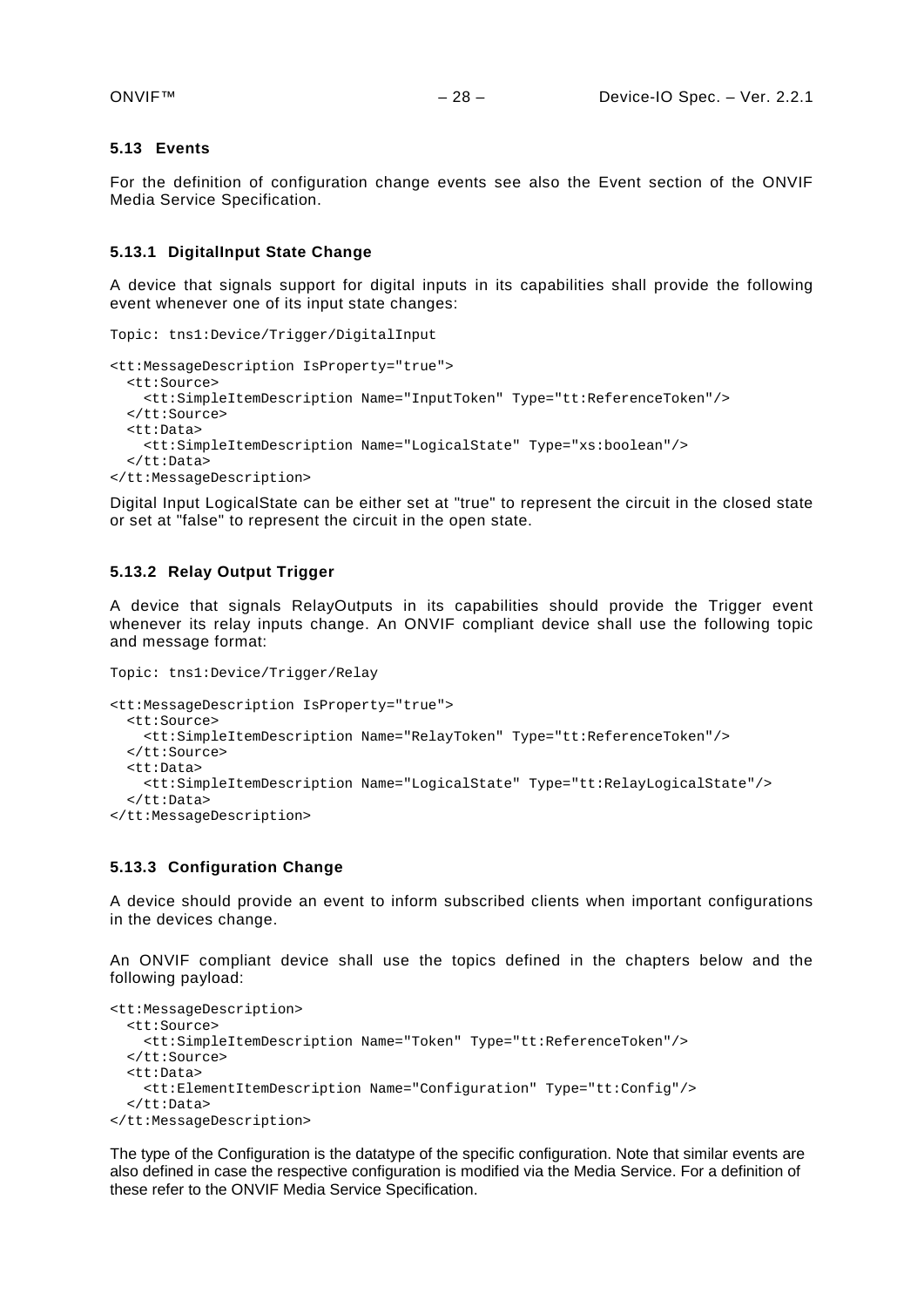#### **5.13.3.1 VideoSourceConfiguration**

Whenever a VideoSourceConfiguration is changed via SetVideoSourceconfiguration the device should provide the following event:

Topic: tns1:Configuration/VideoSourceConfiguration/DeviceIOService

#### **5.13.3.2 VideoOutputConfiguration**

Whenever a VideoOutputConfiguration is changed via SetVideoOutputConfiguration the device should provide the following event:

Topic: ns1:Configuration/VideoOutputConfiguration/DeviceIOService

#### **5.13.3.3 AudioSourceConfiguration**

Whenever an AudioSourceConfiguration is changed via SetAudioSourceConfiguration the device should provide the following event:

Topic: ns1:Configuration/AudioSourceConfiguration/DeviceIOService

#### **5.13.3.4 AudioOutputConfiguration**

Whenever an AudioOutputConfiguration is changed via SetAudioOutputConfiguration the device should provide the following event:

Topic: tns1:Configuration/AudioOutputConfiguration/DeviceIOService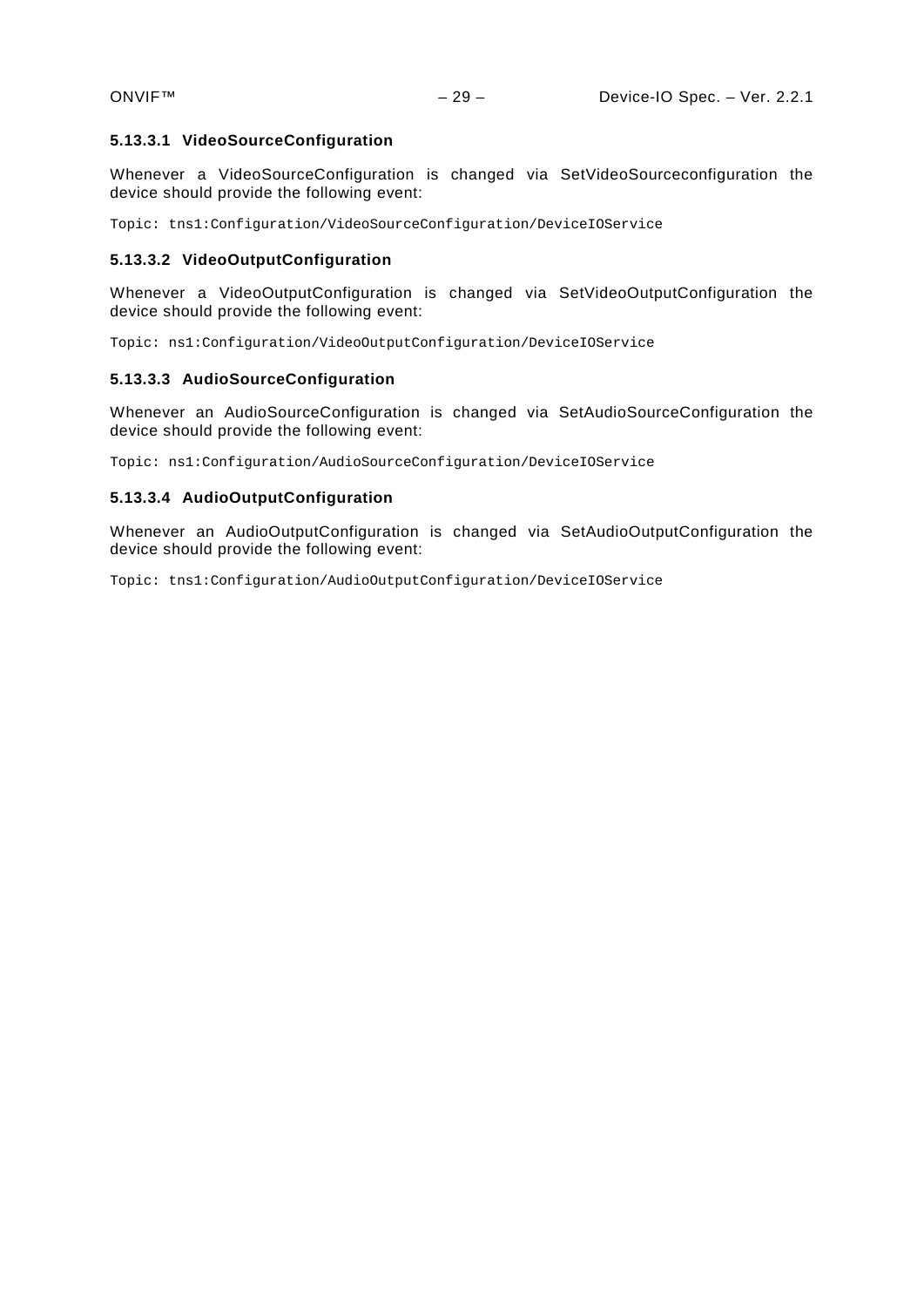## <span id="page-29-0"></span>**5.14 Service specific fault codes**

The table below lists the DeviceIO service specific fault codes. Additionally, each command can also generate a generic fault as defined in the ONVIF Core specification.

| <b>Fault Code</b>                     | <b>Parent Subcode</b>     | <b>Fault Reason</b>                   | <b>Description</b>                                    |
|---------------------------------------|---------------------------|---------------------------------------|-------------------------------------------------------|
|                                       | <b>Subcode</b>            |                                       |                                                       |
| env:Sender                            | ter:InvalidArgVal         | Invalid configuration                 | The configuration parameters                          |
|                                       | ter:ConfigModify          | parameters                            | are not possible to set.                              |
| env:Sender                            | ter:InvalidArgVal         | Video output token                    | The requested VideoOutput                             |
|                                       | ter:NoVideoOutput         | does not exist.                       | indicated with<br>VideoOutputToken does not<br>exist. |
| env:Sender                            | ter:InvalidArgVal         | Video source token                    | The requested VideoSource                             |
|                                       | ter:NoVideoSource         | does not exist.                       | indicated with<br>VideoSourceToken does not<br>exist. |
| env:Sender                            | ter:InvalidArgVal         | Audio output token<br>does not exist. | The requested AudioOutput                             |
|                                       | ter:NoAudioOutput         |                                       | indicated with<br>AudioOutputToken does not<br>exist. |
| env:Sender                            | ter:InvalidArgVal         | Audio source token                    | The requested AudioSource                             |
|                                       | ter:NoAudioSource         | does not exist.                       | indicated with<br>AudioSourceToken does not<br>exist. |
| env:Sender                            | ter:InvalidArgVal         | Unknown relay token                   | The requested RelayOutput                             |
|                                       | ter:RelayToken            | reference                             | indicated RelayOutputToken<br>does not exist.         |
| env:Sender                            | ter:InvalidArgVal         | Monostable delay                      |                                                       |
|                                       | ter:ModeError             | time not valid                        |                                                       |
| env:Sender                            | ter:InvalidArgVal         | Serial port token not                 | The supplied serial port token                        |
|                                       | ter:InvalidSerialPort     | valid                                 | does not exist.                                       |
| env:Sender<br>ter:OperationProhibited |                           | Data length over                      | Number of available bytes                             |
|                                       | ter:DataLengthOver        |                                       | exceeded.                                             |
| env:Sender                            | ter:OperationProhibited   | Delimiter is not                      | Sequence of character                                 |
|                                       | ter:DelimiterNotSupported | supported                             | (delimiter) is not supported.                         |

**Table 29: DeviceIO service specific fault codes**